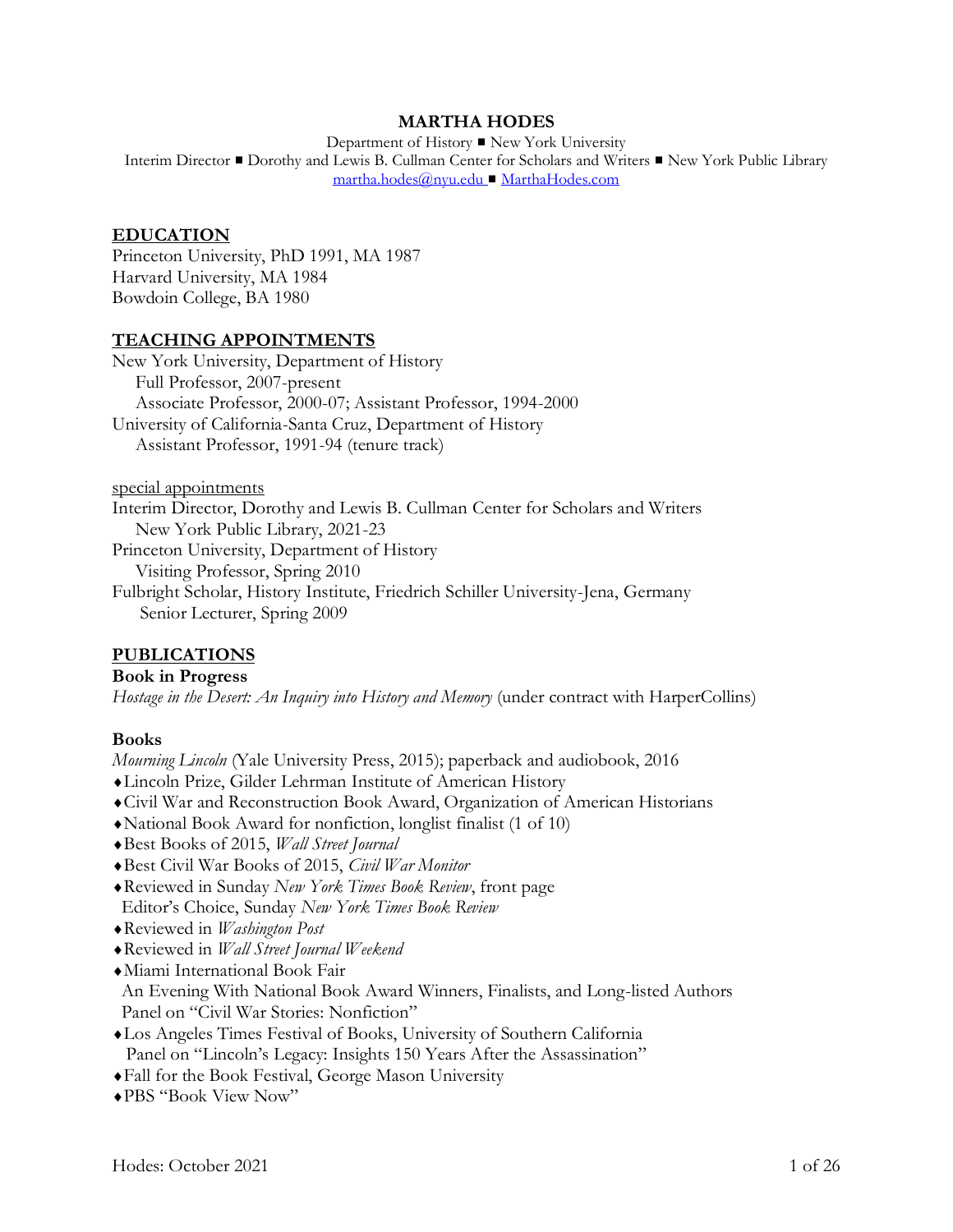- PBS News Hour, "How America Moved on in the Days After the Civil War"
- NPR-Washington, DC, "Diane Rehm Show"
- NPR-Philadelphia, "Radio Times"
- NPR-Virginia, "Backstory"
- NPR-New Hampshire, "Word of Mouth"
- NPR-Georgia, "On Second Thought"
- NPR-Baltimore, "Midday"
- NPR-Wisconsin, "Kathleen Dunn Show"
- NPR-Illinois, "Illinois Edition"
- NPR-El Paso, "Perspectives with Louie Saenz"
- Civil War Talk Radio
- "The Business of Wisdom," Paradise Radio Network
- Sirius XM Radio, "POTUS: Politics of the United States"
- Swedish Public Radio, Vetenskapsradion Historia

*The Sea Captain's Wife: A True Story of Love, Race, and War in the Nineteenth Century* (W.W. Norton, 2006); paperback, 2007

- French translation, *La Femme du Capitaine: Guerre, Amour et Race Dans L'Amérique du XIX Siècle* (Toulouse: Anacharsis, 2019)
- Lincoln Prize, Gilder Lehrman Institute of American History, finalist (1 of 3)
- Reviewed in *Times Literary Supplement*
- Reviewed in *Entertainment Weekly*
- Best Books of 2006, *Library Journal*
- Selection, Book of the Month Club, Literary Guild, Quality Paperback Book Club
- Southern Festival of Books, Memphis, TN
- Newburyport Literary Festival, Newburyport, MA
- BNN-TV, "The Literati Scene," Boston, MA
- NPR-Philadelphia, "Radio Times"
- NPR-North Carolina, "State of Things"
- NPR-New Hampshire, "Front Porch"
- NPR-Northeast Public Radio, "Book Show"
- University of Massachusetts Public Radio, "Sunrise Show"
- Public Affairs Programming, Jonesboro, AR, "Like It Is"
- "Coastal Daybreak," Newport and Jacksonville, NC
- Joey Reynolds Show, New York, NY
- "Pages to People," Needham, MA
- Grand Cayman Island, British West Indies, "Cayman Crosstalk"
- University of California-Irvine, "Making History" podcast

*White Women, Black Men: Illicit Sex in the Nineteenth-Century South* (Yale University Press, 1997); paperback, 1999

- Allan Nevins Prize for Literary Distinction in the Writing of History, Society of American **Historians**
- Honorable Mention, Outstanding Book, Gustavus Myers Center for the Study of Bigotry and Human Rights
- Reviewed in *New York Review of Books*
- Reviewed in *Washington Post*
- NPR-Washington, DC, "Derek McGinty Show"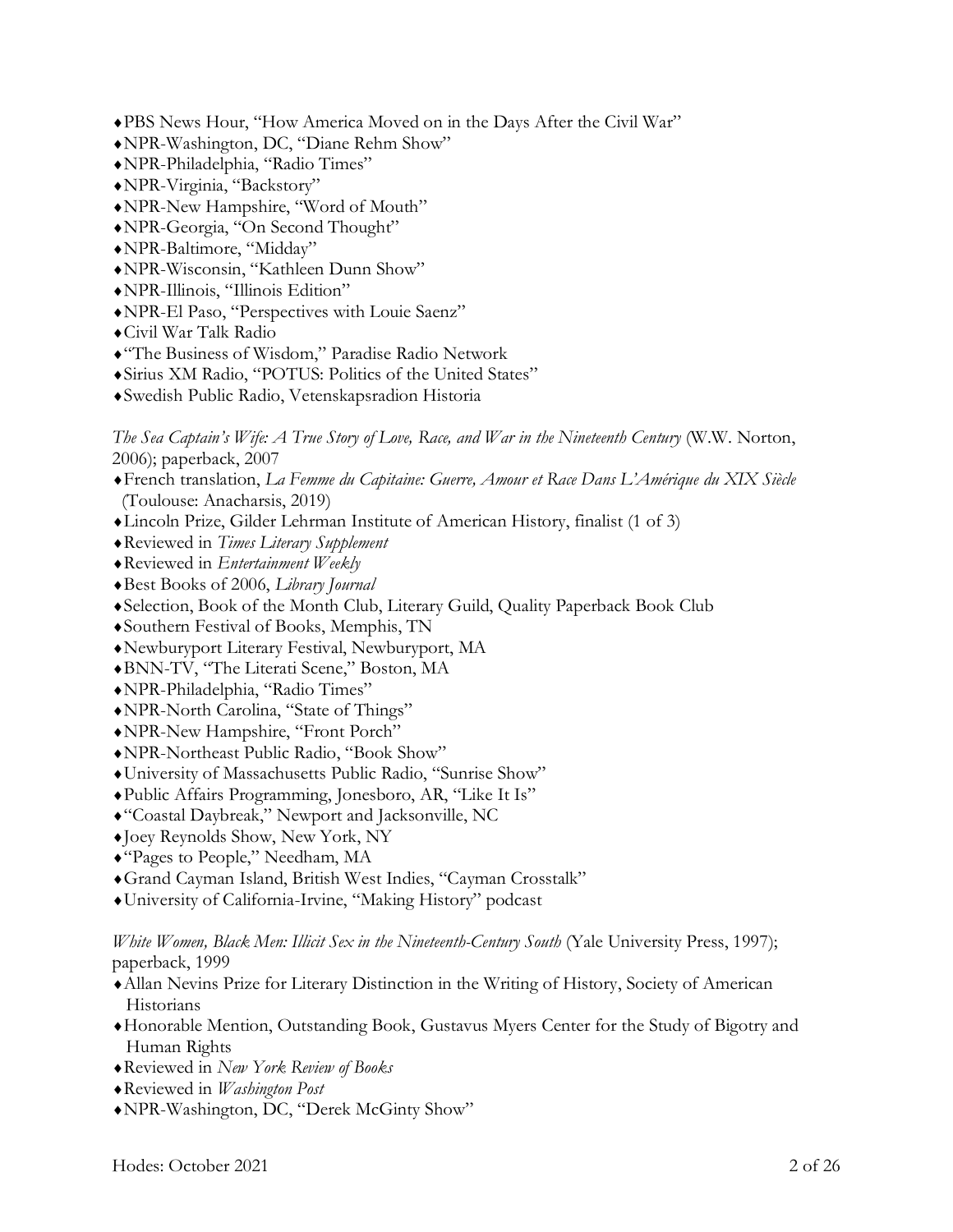- BBC-London, "Nightwaves"
- BBC-Australia "Late Night Live"
- "Tom Pope Show," Washington DC
- Public Affairs Programming, Jonesboro, AR, "Like It Is"

## **Edited Book**

*Sex, Love, Race: Crossing Boundaries in North American History* (New York University Press, 1999), cloth and paperback

## **Articles, Essays, Book Chapters**

"History Unclassified: As If I Wasn't There: Writing from a Child's Memory," *American Historical Review*, forthcoming

"Unimaginable Catastrophe: The Nation's First Presidential Assassination," in *Mourning the Presidents*, ed. Lindsay M. Chervinsky and Matthew Costello (University of Virginia Press, forthcoming)

"Two Catastrophes and Ten Parallels: Lincoln's Assassination and Covid-19," in *After Life: Death and Loss in 2020 America*, ed. Keri Leigh Merritt, Rhae Lynn Barnes, Yohuru Williams (Heyday Books, forthcoming)

"Utter Confusion and Contradiction: Franz Boas and the Problem of Human Complexion," in *Indigenous Visions: Rediscovering the World of Franz Boas*, ed. Ned Blackhawk and Isaiah Loredo Wilner (Yale University Press, 2018), 185-208

"Loss," on John La Farge's "April 1865, News of Death of Lincoln," in *Why Draw?: 500 Years of Drawings and Watercolors at Bowdoin College*, ed. Joachim Homann (Prestel, 2017), 72-73

"Lincoln's Black Mourners: Submerged Voices, Everyday Life, and the Question of Storytelling," in roundtable on "Archives and Methods in the Study of Slavery and Freedom," *Social Text* 125 (December 2015), 68-76

"The Power of Indifference: Violence, Visibility, and Invisibility in the New York City Race Riot of 1900," in *Violence and Visibility in Modern History*, ed. Jürgen Martschukat and Silvan Niedermeier (Palgrave Macmillan, 2013), 73-90

"Knowledge and Indifference in the New York City Race Riot of 1900: An Argument in Search of a Story," *Rethinking History: The Journal of Theory and Practice* 15 (March 2011), 61-89

"Reflections on Being a Scholar and a Writer," response to Aaron Sachs, "Letters to a Tenured Historian: Imagining History as Creative Nonfiction—or Maybe Even Poetry," *Rethinking History: The Journal of Theory and Practice* 14 (March 2010), 47-53

"A Story With an Argument: Writing the Transnational Life of a Sea Captain's Wife," in *Transnational Lives: Biographies of Global Modernity, 1700-Present*, ed. Desley Deacon, Penny Russell, Angela Woollacott (Palgrave Macmillan, 2010), 15-26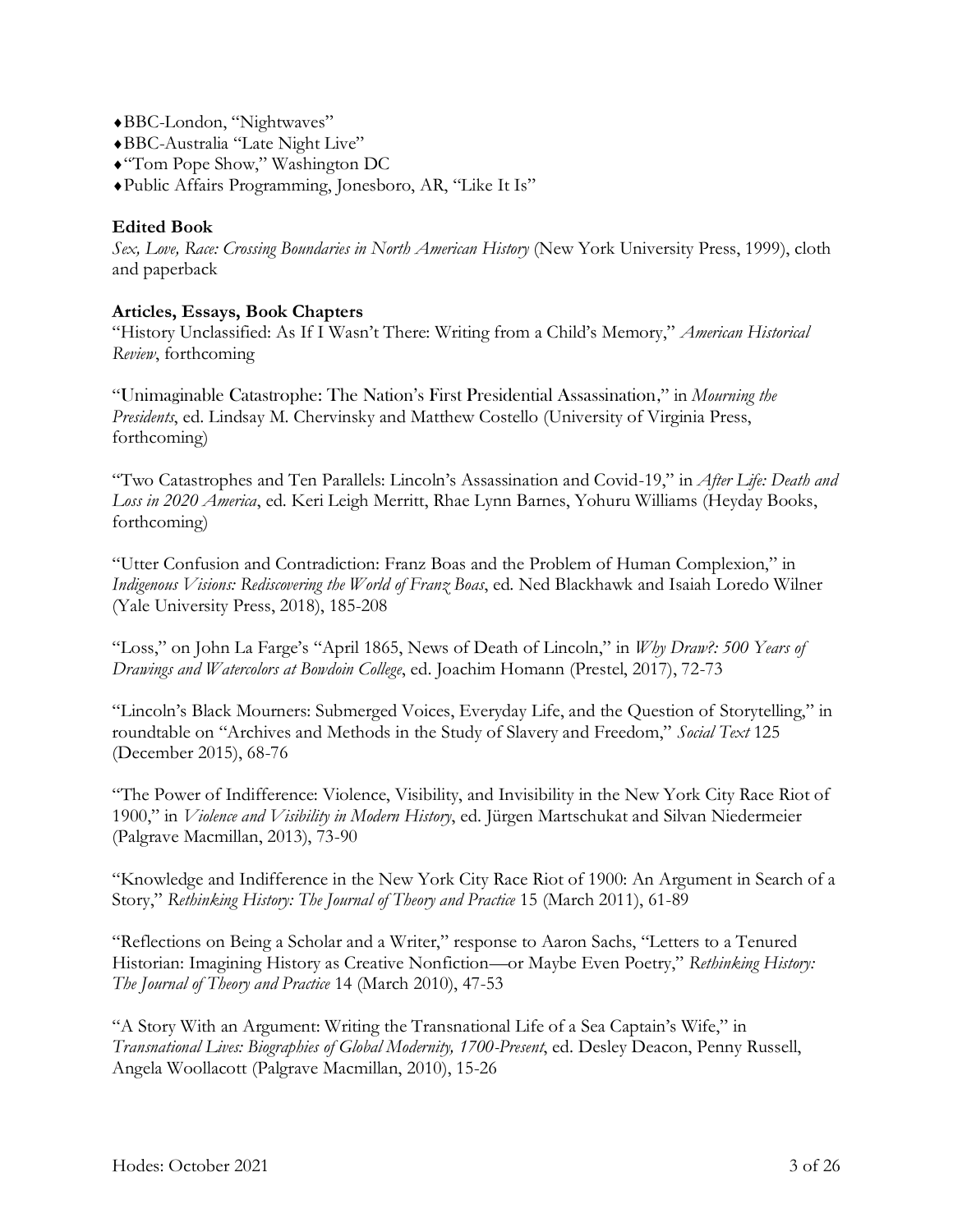"Grenzgänge: Hautfarbe, Geschlecht und die Macht der Kategorien im späten 19 Jahrhundert" ("Border Crossing: Complexion, Gender, and the Power of Categories in the Late Nineteenth Century"), in *Väter, Soldaten, Liebhaber: Männer und Männlichkeiten in der Geschichte Nordamerikas: Ein Reader* (*Fathers, Soldiers, Lovers: Men and Masculinity in American History: A Reader*), ed. Jürgen Martschukat and Olaf Stieglitz (Bielefeld, Germany: Transcript, 2007), 123-37

"A House in Vermont, A Caribbean Beach: Beckoned By Landscapes Beyond the Archive," *Common-Place: The Interactive Journal of Early American Life* 7 (July 2007)

"Fractions and Fictions in the United States Census of 1890," in *Haunted by Empire: Geographies of Intimacy in North American History*, ed. Ann Laura Stoler (Duke University Press, 2006), 240-70

"Four Episodes in Re-Creating a Life," *Rethinking History: The Journal of Theory and Practice* 10 (June 2006), 277-90

"The Mercurial Nature and Abiding Power of Race: A Transnational Family Story," *American Historical Review* 108 (February 2003), 84-118

- Annual Article Award, Berkshire Conference on the History of Women
- Reprinted in *American Dreaming, Global Realities: Rethinking U.S. Immigration*
- *History*, ed. Donna R. Gabaccia and Vicki L. Ruiz (University of Illinois Press, 2006)
- Excerpted as "Eunice Connolly: A Transnational Family Story of Race and Womanhood," in *Major Problems in American Women's History*, ed. Ruth Alexander, Sharon Block, Mary Beth Norton (Cengage Learning, 2014)

"White Women, Black Men, and Adultery in the Antebellum South," in *American Sexual Histories*, ed. Elizabeth Reis (Blackwell, 2001; second ed. 2012), 145-68

"The Sexualization of Reconstruction Politics: White Women and Black Men in the South after the Civil War," *Journal of the History of Sexuality* 3 (January 1993), 402-17

- Reprinted in *American Sexual Politics: Sex, Gender, and Race since the Civil War*, ed. John C. Fout and Maura Shaw Tantillo (University of Chicago Press, 1993)
- Reprinted in *Sexual Borderlands: Constructing an American Sexual Past*, ed. Kathleen Kennedy and Sharon R. Ullman (Ohio State University Press, 2003)

"Wartime Dialogues on Illicit Sex: White Women and Black Men in the Civil War South," in *Divided Houses: Gender and the Civil War*, ed. Catherine Clinton and Nina Silber (Oxford University Press, 1992), 230-42

Excerpted as "A Brief Dialogue on Illicit Sex Between White Women and Black Men in the Slave South," in *Major Problems in American Women's History: Documents and Essays*, ed. Ruth M. Alexander and Mary Beth Norton (D.C. Heath, 1996)

on teaching

"Two Experiments By Young Scholars: Prefatory Note," *Rethinking History: The Journal of Theory and Practice* 11 (June 2007), 201-02; preceding essays by students in my Experimental History undergraduate seminar at New York University

"Experimental History in the Classroom," *Perspectives: The Newsmagazine of the American Historical Association* 45 (May 2007), 38-40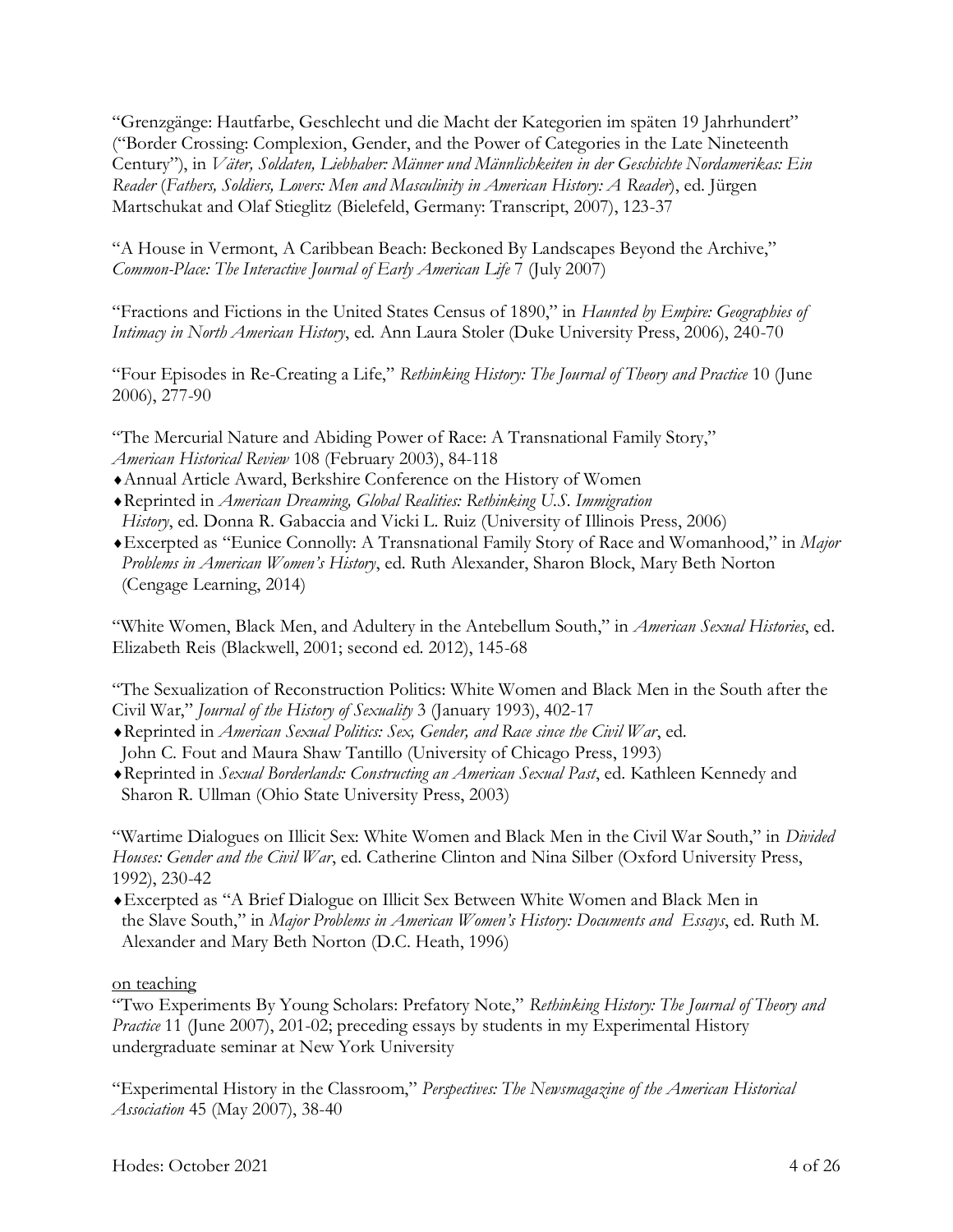"Explorations in Teaching Inspiration," *Journal of American History* 84 (March 1998), 1439-46

## **Scholarly Book Reviews (selected), Review Essays, and Featured Reviews**

"Complexities of Complexion," review of Sharon Block, *Colonial Complexions: Race and Bodies in Eighteenth-Century America*, in *Reviews in American History*, 47 (September 2019), 327-32

Erica Armstrong Dunbar, *Never Caught: The Washingtons' Relentless Pursuit of their Runaway Slave, Ona Judge*, in *New England Quarterly*, 92 (June 2019), 315-318

Tera W. Hunter, *Bound in Wedlock: Slave and Free Black Marriage in the Nineteenth Century*, in *Journal of American History* 105 (September 2018), 404-05

Gregory P. Downs and Kate Masur, eds., *The World the Civil War Made*, in *Journal of American History* 103 (December 2016), 769-70

Matthew Pratt Guterl, *Seeing Race in Modern America*, in *American Historical Review* 119 (December 2014), 1712-14

Rebecca J. Scott and Jean M. Hébrard, *Freedom Papers: An Atlantic Odyssey in the Age of Emancipation*, in *Journal of the Civil War Era* 3 (March 2013), 132-34

"Sally Hemings, Founding Mother," review of Clarence E. Walker, *Mongrel Nation: The America Begotten by Thomas Jefferson and Sally Hemings*, in *Reviews in American History* 38 (September 2010), 437-42

"Racism and the Craft of History," review of Annette Gordon-Reed, *Thomas Jefferson and Sally Hemings: An American Controversy*, in *Reviews in American History* 26 (September 1998), 510-15

**Additional book reviews**: *American Historical Review*, *American Journal of Legal History*, *Business History Review*, *Civil War History*, *The Historian*, *International Journal of Maritime History*, *International Labor and Working-Class History*, *Journal of American Ethnic History*, *Journal of American History*, *Journal of the Civil War Era*, *Journal of the Early Republic*, *Journal of Economic History*, *Journal of Southern History*, *Law and History Review*, *Rethinking History*, *Slavery and Abolition*, *Virginia Magazine of History and Biography*, *William and Mary Quarterly*

# **Public Media**

"House Divided," review of Michael Burlingame, *An American Marriage: The Untold Story of Abraham Lincoln and Mary Todd*, in *Wall Street Journal*, July 15, 2021

"Public Thinker: David Blight on Frederick Douglass, Abolition, and Memory," interview with David Blight, Yale University, *Public Books*, publicbooks.org, November 26, 2018

"Why Some White Americans See Racial Equality as Oppression: White Victimhood's Roots in the Civil War," Made By History column, *Washington Post*, August 27, 2018

"What Lincoln Left Behind," *New York Times* op-ed, April 14, 2015

"Five Best: Martha Hodes on Catastrophe and Mourning," *Wall Street Journal,* March 7, 2015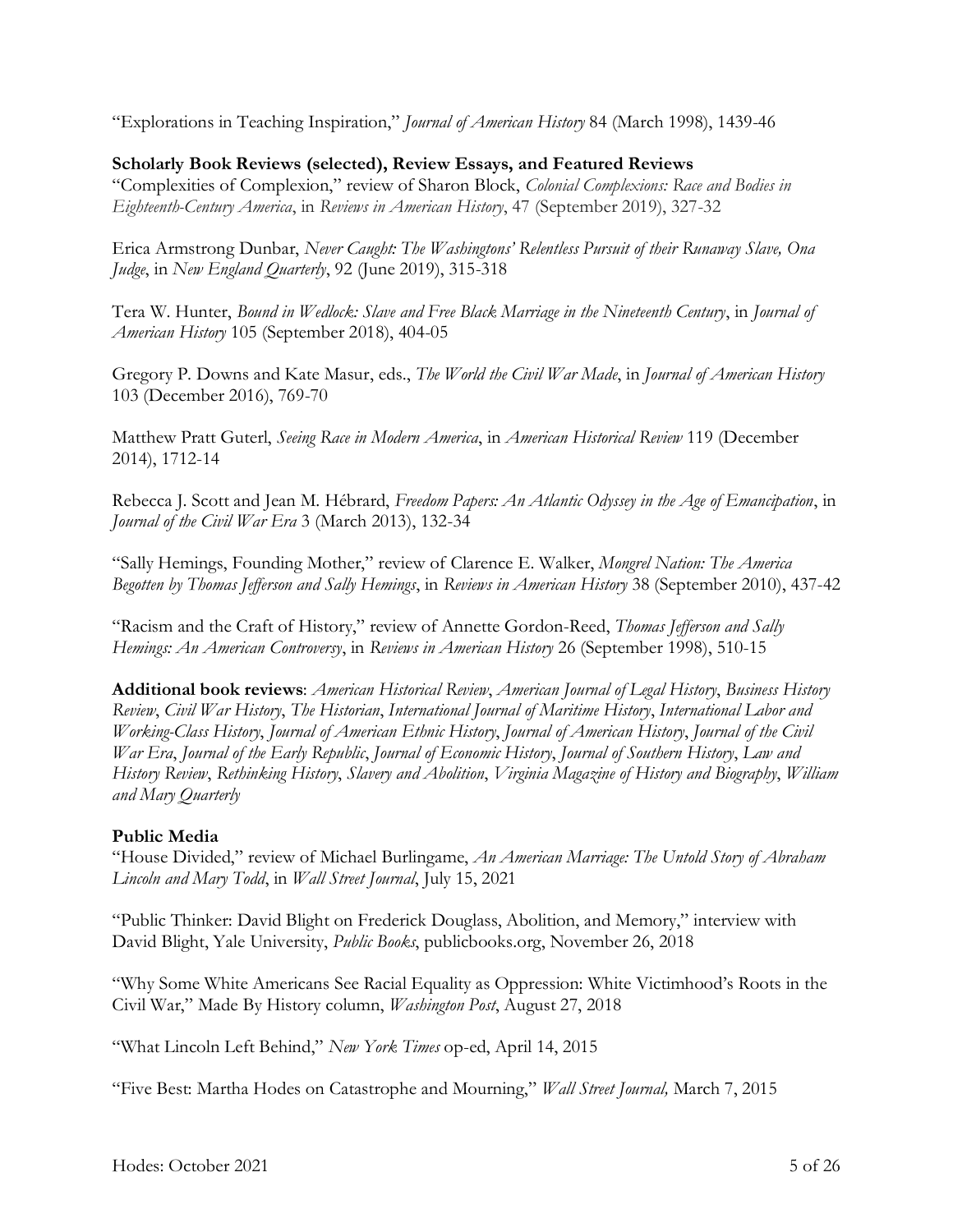"How Abraham Lincoln Said that Black Lives Matter," *Los Angeles Times* op-ed, Sunday, March 1, 2015

"'Sic Semper Tyrannis!': John Wilkes Booth shot Abraham Lincoln at Ford's Theatre on April 14, 2015. But who—or what—else shared the blame for the president's death?" *Civil War Monitor* 5 (Spring 2015)

"Death of a President: Lincoln's Assassination Stuns the Nation," *Humanities* 36 (March/April 2015), 24-25

"A Nation United in Mourning Lincoln? Think Again," interview, *Boston Globe*, Sunday, February 22, 2015

"'They have killed our good president': Remembering the Horror of the Lincoln Assassination," *Salon.com*, February 16, 2015

Contributor, *The Lincoln Assassination at Ford's Theatre: Now He Belongs to the Ages* (Washington, DC: National Park Service, 2015), book accompanying "Silent Witnesses" exhibition, Ford's Theatre, Washington, DC), 41

"'Where Were You When You Heard?'" in *The Day Kennedy Died: 50 Years Later LIFE Remembers the Man and the Moment* (New York: LIFE Books, 2013), 96-99

Invited commenter, *New York Times*, "Room for Debate," in response to "One Family's Roots, A Nation's History," on Michelle Obama's ancestry, October 6, 2009

"Black, Brown, and Beige," review of Adele Logan Alexander, *Homelands and Waterways: The American Journey of the Bond Family, 1846-1926*, in *Women's Review of Books* 17 (November 1999), 17-19

# **FELLOWSHIPS**

### **Long-term**

John Simon Guggenheim Memorial Foundation Fellowship, 2018-19 Dorothy and Lewis B. Cullman Center for Scholars and Writers New York Public Library, residential fellowship, 2018-19 Institute for Advanced Study, School of Historical Studies, Princeton, NJ residential fellowship, Fall 2018 (declined) Center for the Humanities, New York University, Faculty Fellowship residential fellowship, 2018-19 (declined) Harvard University, Charles Warren Center for Studies in American History residential fellowship, 2012-13 National Endowment for the Humanities-Massachusetts Historical Society residential fellowship, 2012-13 Henry E. Huntington Library residential fellowship, 2012-13 (declined) Fulbright Scholar, Senior Lecturer, History Institute Friedrich Schiller University-Jena, Germany, Spring 2009 Schomburg Center for Research in Black Culture, New York Public Library residential fellowship, Spring 1999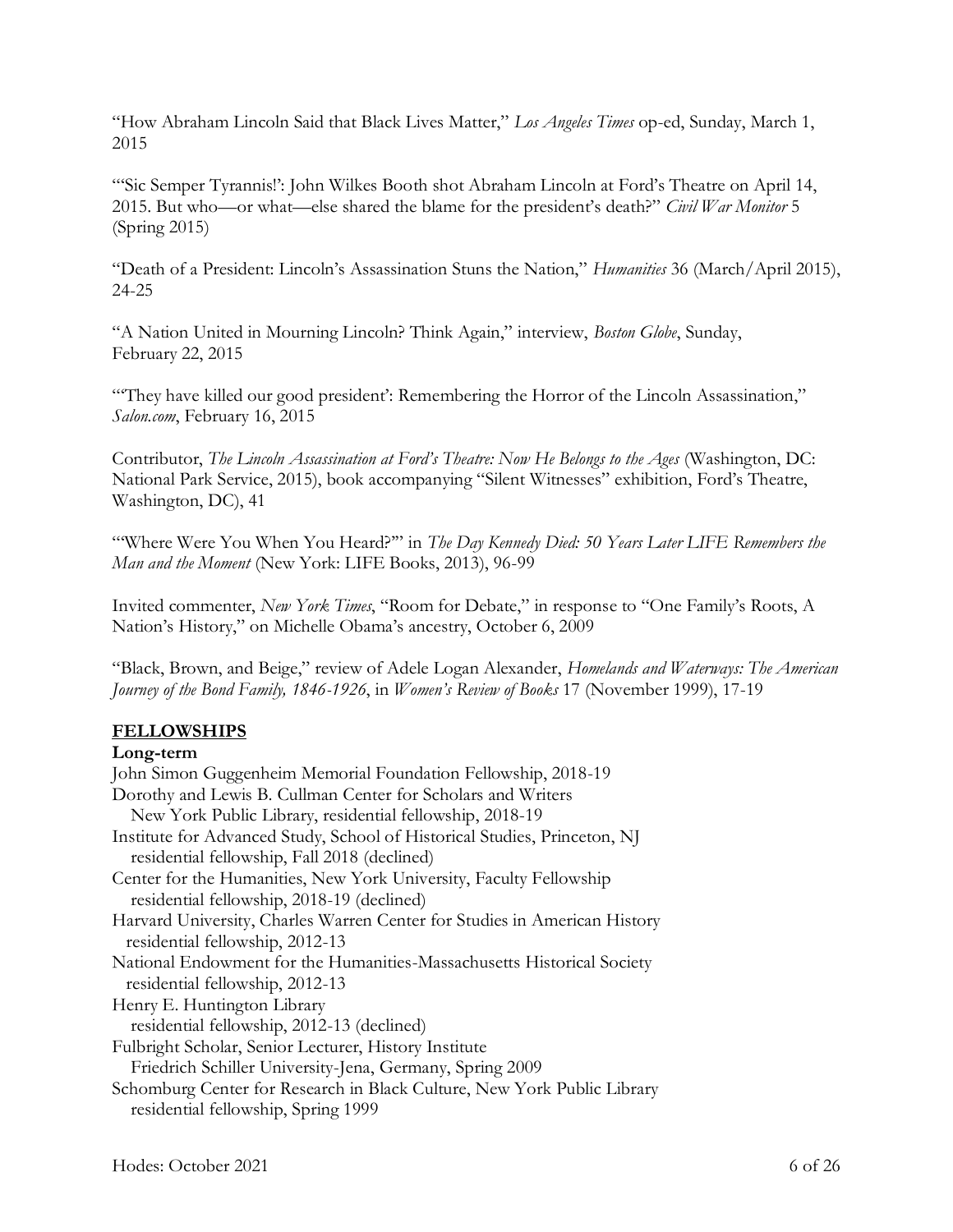National Endowment for the Humanities Fellowship for University Teachers, 1994-95 American Council of Learned Societies Fellowship, 1994-95 Carter G. Woodson Institute for African-American and African Studies University of Virginia residential fellowship, 1991-92 (declined) Whiting Foundation, Fellowship in the Humanities, 1989-90 **Short-term** John F. Kennedy Institute for North American Studies, Free University of Berlin Scholar-in-Residence, July 2016 Global Research Institute, NYU-Berlin, Visiting Faculty Fellow, June 2013 New York University Humanities Council Grant, Storytelling Across Disciplines Workshop co-director, 2004-05 Gilder Lehrman Institute of American History, New York Public Library, February 2003 Rockefeller Archive Center, January 2003 Huntington Library, Andrew W. Mellon Fellowship, 2003 (declined) Library Company of Philadelphia, Andrew W. Mellon Fellowship, January 1999 New York University, Goddard Fellowship, Spring 1998 New York University, Research Challenge Fund, 1996 University of California, Regents' Junior Faculty Development Award, 1993-94 American Historical Association, Littleton-Griswold Research Grant, 1990

Andrew W. Mellon Foundation, Summer Seminar Fellowship, 1990

# **HONORS**

Fellow, Massachusetts Historical Society, lifetime term, elected 2015 Fellow, Society of American Historians, lifetime term, elected 2011 Golden Dozen Teaching Award, New York University, College of Arts and Science, 2007

# **INVITED LECTURES AND PRESENTATIONS: International**

Panelist, "L'histoire en famille" at "L'histoire à venir: usages du faux" ("Family History" at conference on "The Story to Come: Uses of the False"), book festival, Toulouse, France, 2020 (cancelled due to Covid-19)

"The Politics of Personal Responses to Lincoln's Assassination," John F. Kennedy Institute for North American Studies, Free University of Berlin, Germany, 2016

"The Uncertainty and Risks of Racial Classification in the Nineteenth Century," conference on "Risk and Uncertainty in America," John F. Kennedy Institute for North American Studies, Free University of Berlin, Germany, 2016

"Lincoln's Assassination and the Persistence of Everyday Life," conference on "Writing the History of Everyday Life," NYU-Berlin Global Research Institute, Berlin, Germany, 2013

"Violence, Visibility, and Invisibility in the New York City Race Riot of 1900," conference on "Violence and Visibility: Historical, Cultural, and Political Perspectives," Humboldt University, Berlin, Germany, 2010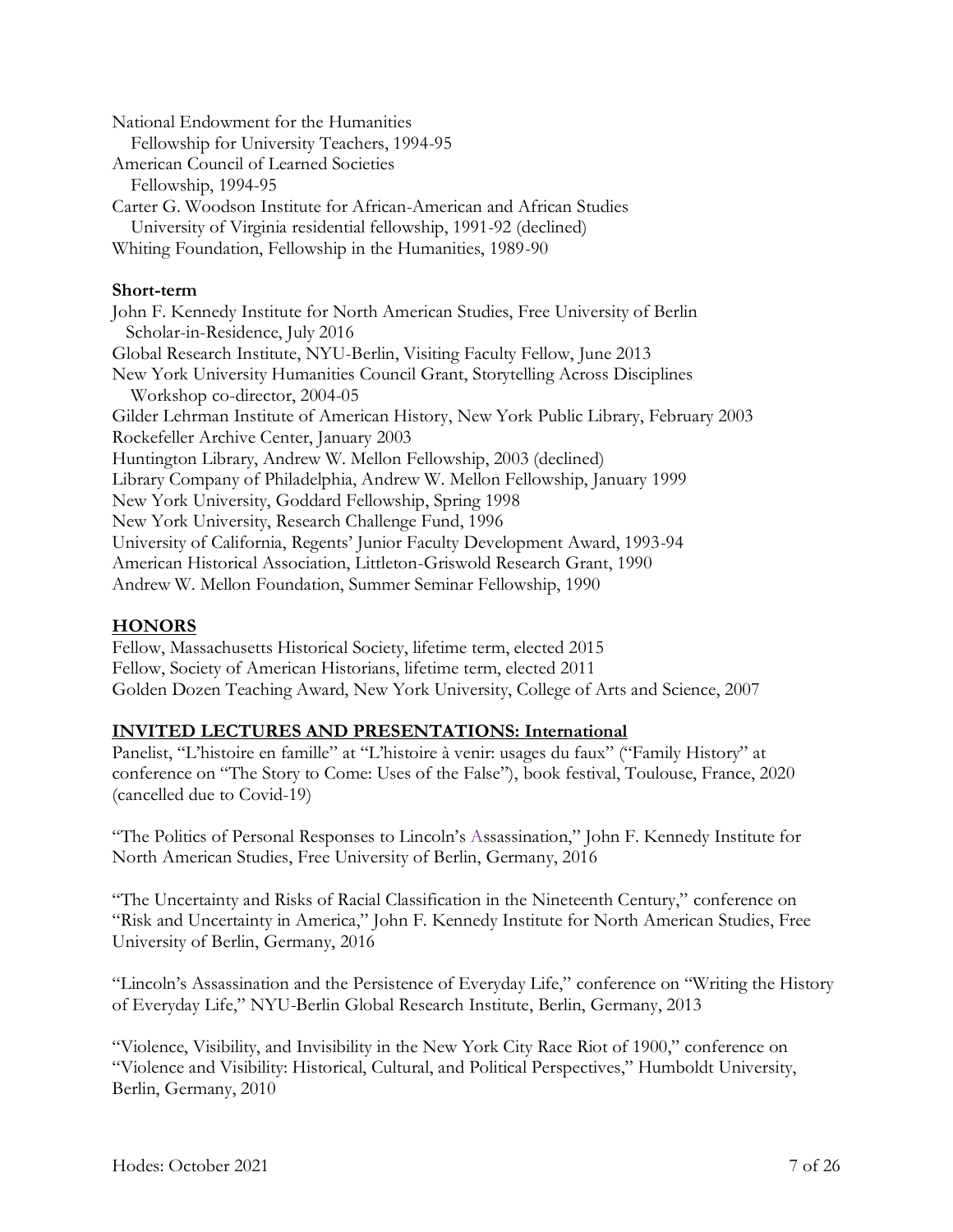"Knowledge and Indifference: The New York City Race Riot of 1900 in the Black Atlantic," conference on "Transfers, Emancipation, and Formations of the Black Atlantic," University of Erfurt, Germany, 2010

"Searching for Love in Sex Across the Color Line," conference on "Love and Sexuality in Nineteenth-Century America," Department of History, University of Vienna, Austria, 2009

"Racial Classification and Narratives of Skin Color in the Nineteenth-Century United States," lecture series on "Colonialism and Beyond," Department of Anglo-American History, University of Cologne, Germany, 2009

"Memory, Science, and Racial Classification in Nineteenth-Century America," Institute for American Studies, University of Leipzig, Germany, 2009

"Fabricating Racial Knowledge in the United States After Emancipation," lecture series on "1789- 1989: Learning from Revolutions? Transfer of Knowledge in a Transregional Perspective," University of Erfurt, Germany, 2009

"Gender, Sexuality, and Skin Color in the Nineteenth-Century United States," Center for U.S. Studies, Martin Luther University and Leucorea Foundation, Halle-Wittenberg, Germany, 2009

"Race, Memory, and Storytelling Across Borders," lecture series on "Borders and Intercultural Communication," University of Münster, Germany, 2009

"The Impossible Quest for Precision: Narratives of Skin Color and Race in the Nineteenth-Century U.S.," American Studies Seminar, University of Coimbra, Portugal, 2009

"On Race, Sex, and Love in the Archives," North American History Colloquium, University of Erfurt, Germany, 2009

Keynote address: "The Sea Captain's Wife: A Transnational Family Story," conference on "Transnational Lives/Biography Across Boundaries," Australian National University, Humanities Research Centre, Canberra, Australia, 2006

"Narratives of Skin Color and the Meanings of Complexion: Memory, Story, and History," School of Philosophical and Historical Inquiry, University of Sydney, Australia, 2006

Keynote address: "Color, Classification, and Manhood: An Exploration Across Borders," German Association for American Studies, Historians' Meeting, Tutzing, Germany, 2004

"Transnational Stories in U.S. History," conference on "Internationalizing the Study of American History," New York University and Organization of American Historians, Florence, Italy, 2000

"Narratives Local and Global," conference on "Internationalizing the Study of American History," New York University and Organization of American Historians, Florence, Italy, 1998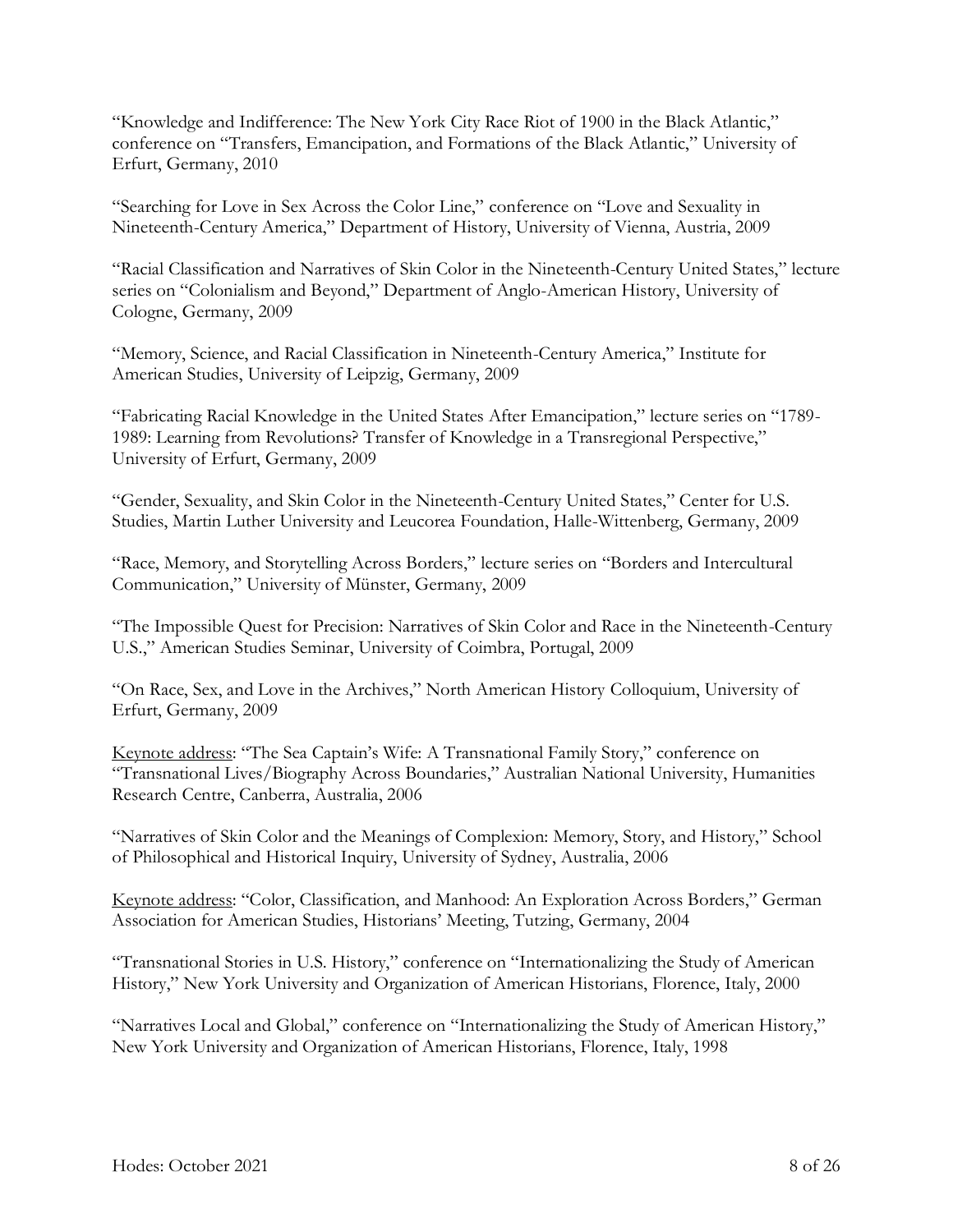# **INVITED LECTURES AND PRESENTATIONS: U.S.**

"Unimaginable Catastrophe: The Nation's First Presidential Assassination," conference on "Mourning the Presidents," White House Historical Association, Center for Presidential History, Southern Methodist University, and University of Virginia Press (virtual), 2021

"Mourning Lincoln," Presidential Scholars lecture, New-York Historical Society, 2020

"Survival, Erasure, and the Crafting of Memory in Family Stories," Mellon-Sawyer Seminar, "Defamiliarizing the Family: Genealogy and Kinship as Critical Method," Center for the Study of Race and Democracy, Tufts University, Medford, MA, 2019

"My Hijacking," First Mondays: New Adventures in Nonfiction: Readings of Works in Progress, Performance Space, New York, NY, 2019

"Memories With Footnotes," Dorothy and Lewis B. Cullman Center for Scholars and Writers, New York Public Library, 2019

Keynote address: "Mourning Lincoln," History Scholar Award Program, Gilder Lehrman Institute of American History, New York, NY, 2017, 2018, 2019

Keynote address: "Mourning Lincoln," Annual Lincoln Presidential Banquet and acceptance of Lincoln Legacy Award, Lincoln Society, Peekskill, NY, 2019

"Mourning Lincoln," Civil War Forum of Metropolitan New York, 2019

"The American Civil War," Swarthmore College Lifelong Learning, New York, 2015 and Philadelphia, 2019

"Mourning Lincoln: The Assassination and the Meaning of the Civil War," Humanities Lecture, Dartmouth College and Vermont Humanities Council, Norwich, VT, 2018

"Abraham Lincoln and the End of the Civil War," 5th Annual Gilder Lehrman Historian Forum, Notre Dame School, New York, NY, 2018

"Writing History from Memory," Writing History Seminar, Columbia University, 2017

"Mourning Lincoln," 12th Annual Gilder Lehrman Lecture, Chapin School, New York, NY, 2017

"Mourning Lincoln," 54th Annual Throckmorton Lecture, Lewis and Clark College, Portland, OR, 2017

"Mourning Lincoln: The Assassination and the Aftermath of the Civil War," 55th Annual Robert Fortenbaugh Memorial Lecture, Civil War Institute, Gettysburg College, Gettysburg, PA, 2016

"Mourning Lincoln," American Philosophical Society, Philadelphia, 2016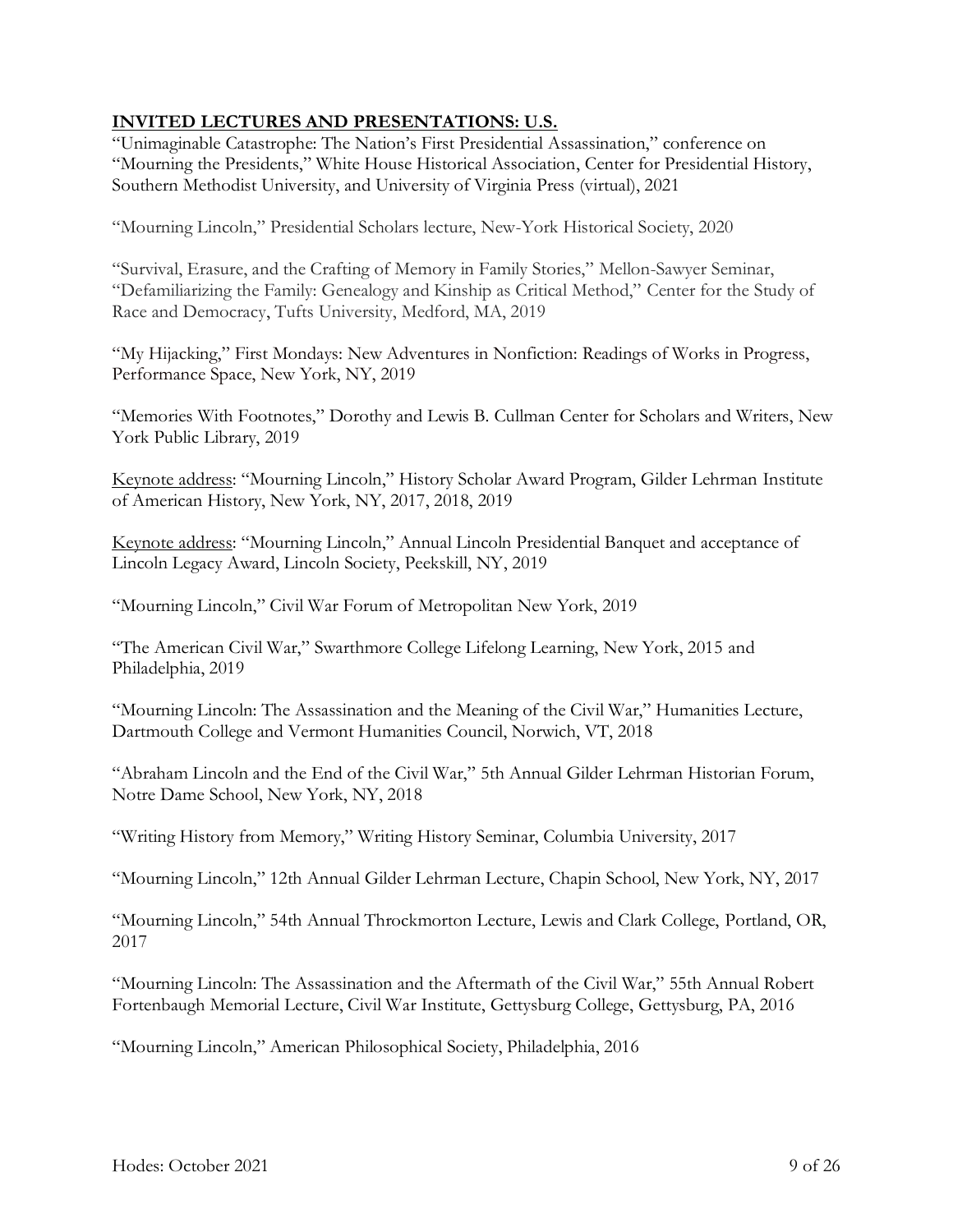"Mourning for Lincoln: Altered States, Transformed Nation," Columbia Society of Fellows, Columbia University, 2016

"Mourning Lincoln: The Assassination and the Aftermath of the Civil War," 6th Annual Senator Rush D. Holt Lecture, West Virginia University, 2016

"Mourning Lincoln," Civil War Roundtable of New York City, 2016

"Why Lincoln Still Matters," panel discussion, National Archives and Lincoln Group of Washington, DC, National Archives, 2016

"Mourning Lincoln," Robert E. Lee Civil War Roundtable, Woodbridge, NJ, 2016

"Mourning Lincoln: The Assassination and the Aftermath of the Civil War," W. Bruce Lincoln Endowed Lecture, Northern Illinois University, 2016

"Mourning Lincoln," Scarsdale Public Library, Scarsdale, NY, 2016

Panel discussion, "Why Was Lincoln Murdered?" 20th Annual Lincoln Forum Symposium, Gettysburg, PA, 2015

"Mourning Lincoln," Radcliffe Institute for Advanced Study, Harvard University, 2015

"Mourning Lincoln: Rethinking the Aftermath of the Civil War," Washington History Seminar, Woodrow Wilson International Center for Scholars, Washington, DC, 2015

"Mourning Lincoln: The Assassination and the Aftermath of the Civil War," Gregory Distinguished Visiting Lecturer, University of Georgia-Athens, 2015

"Shock and Fury, Gloom and Glee: Personal Responses to Lincoln's Assassination," Center for State Policy and Leadership, University of Illinois-Springfield, 2015

"Mourning Lincoln in New York," Gotham Center for New York City History, Graduate Center, City University of New York, 2015

"Mourning Lincoln," Word for Word Non-Fiction Series, Bryant Park Reading Room, New York, NY, sponsored by the New-York Historical Society, 2015

"How Our Nation Mourns Its Leaders," panel discussion, Lincoln Tribute, Ford's Theatre, Washington, DC, 2015

"Mourning Lincoln," Sesquicentennial Sacred Trust Lecture, Gettysburg National Military Park, Gettysburg, PA, 2015

"Mourning Lincoln," Massachusetts Historical Society, Boston, 2015

"Mourning Lincoln: The Assassination and the Meaning of the Civil War," Abraham Lincoln Institute Symposium, Ford's Theatre, Washington DC, 2015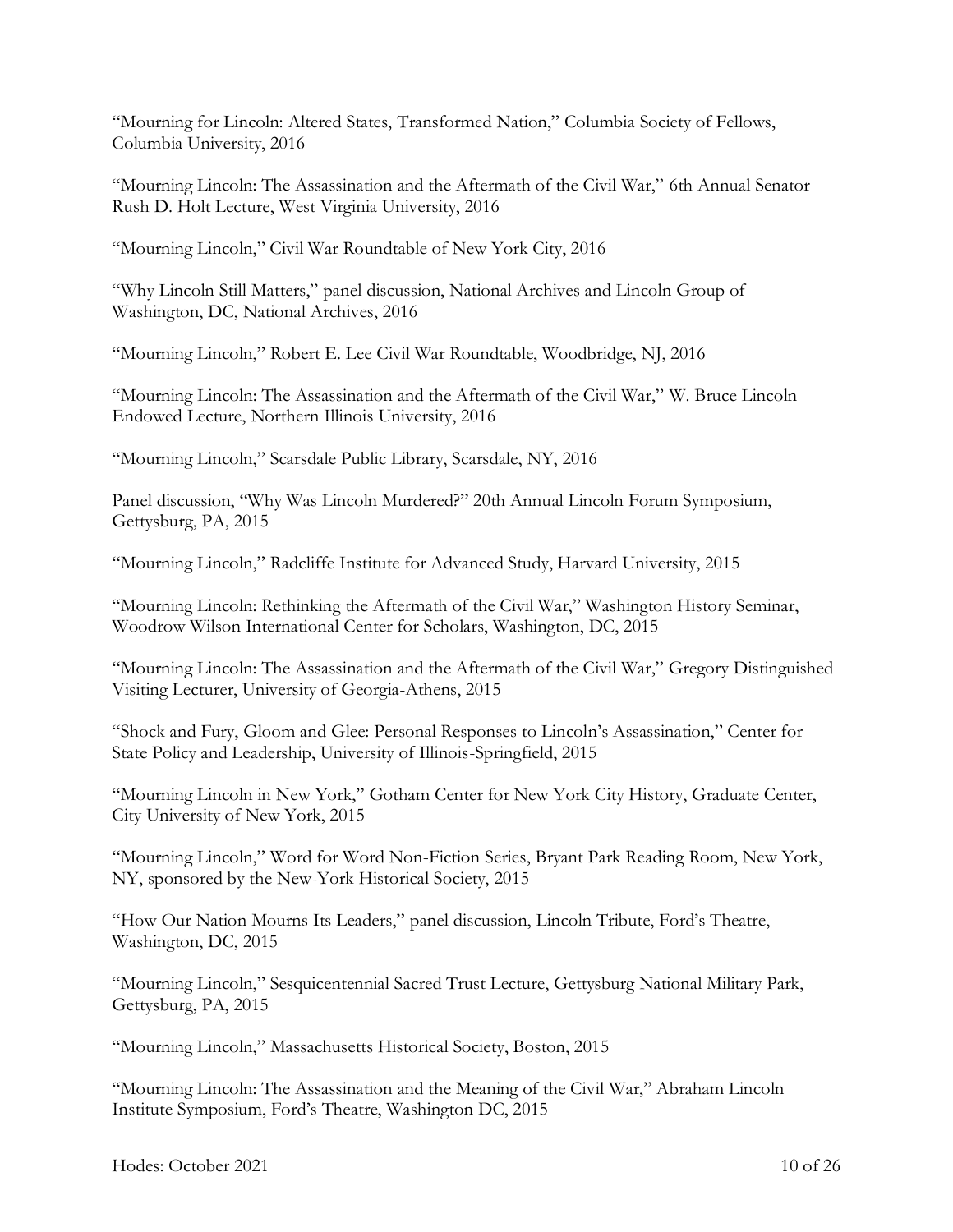"Lincoln's Assassination and the Politics of Mourning in 1865," New York Institute for the Humanities, 2015

"Mourning Lincoln: A Conversation with Professor Adam Goodheart," C.V. Starr Center for the Study of the American Experience, Washington College, Chestertown, MD, 2015

"Mourning Lincoln: Personal Responses to Lincoln's Assassination and the Aftermath of the Civil War," 11th Annual Aronson Memorial Lecture, St. Paul's Church National Historic Site, Mt. Vernon, NY, 2015

"Mourning Lincoln," Brooklyn Historical Society, 2015

"Adams, Hindemith, Whitman, and American Memory," panel on tragedy and collective memory from Lincoln to 9/11, Mannes College and New York Choral Society, New School University, New York, NY, 2015

Union League Club Book Fair (*Mourning Lincoln*), 2015

"Mourning Lincoln," Hunter College High School Alumni Association, New York, NY, 2015

"Mourning Lincoln," Swarthmore Public Library, Swarthmore, PA, 2015

"Gloom, Glee, Anger, Fear: Personal Responses to Lincoln's Assassination," Civil War Speaker Series, White Plains Historical Society, White Plains, NY, 2015

"Catastrophic Events and Everyday Life: Personal Responses to Lincoln's Assassination," Humanities Center, University of Pittsburgh, short-term residential fellow's lecture, 2013

"The Challenges and Limits of Imagination in the Writing of History," Humanities Center, University of Pittsburgh, short-term residential fellow's colloquium, 2013

"Mourning Lincoln: Voices, Silences, and Sentiment in the Archives," Humanities Center, University of Pittsburgh, short-term residential fellow's History Department seminar, 2013

"National Catastrophe and Everyday Life: Personal Responses to Lincoln's Assassination and the Aftermath of the Civil War," Charles Warren Center for Studies in American History, Harvard University, 2013

"Mourning Lincoln: Shock, Sorrow, Anger, and Glee in the Archives," Massachusetts Historical Society, Boston, 2013

"Lincoln's Assassination Beyond the Headlines," Alumni College on "The Afterlife of the American Civil War," Bowdoin College, 2013

"Rage: Personal Responses to Lincoln's Assassination and the Future of the Nation," Nineteenth-Century Workshop, Department of History, Brown University, 2012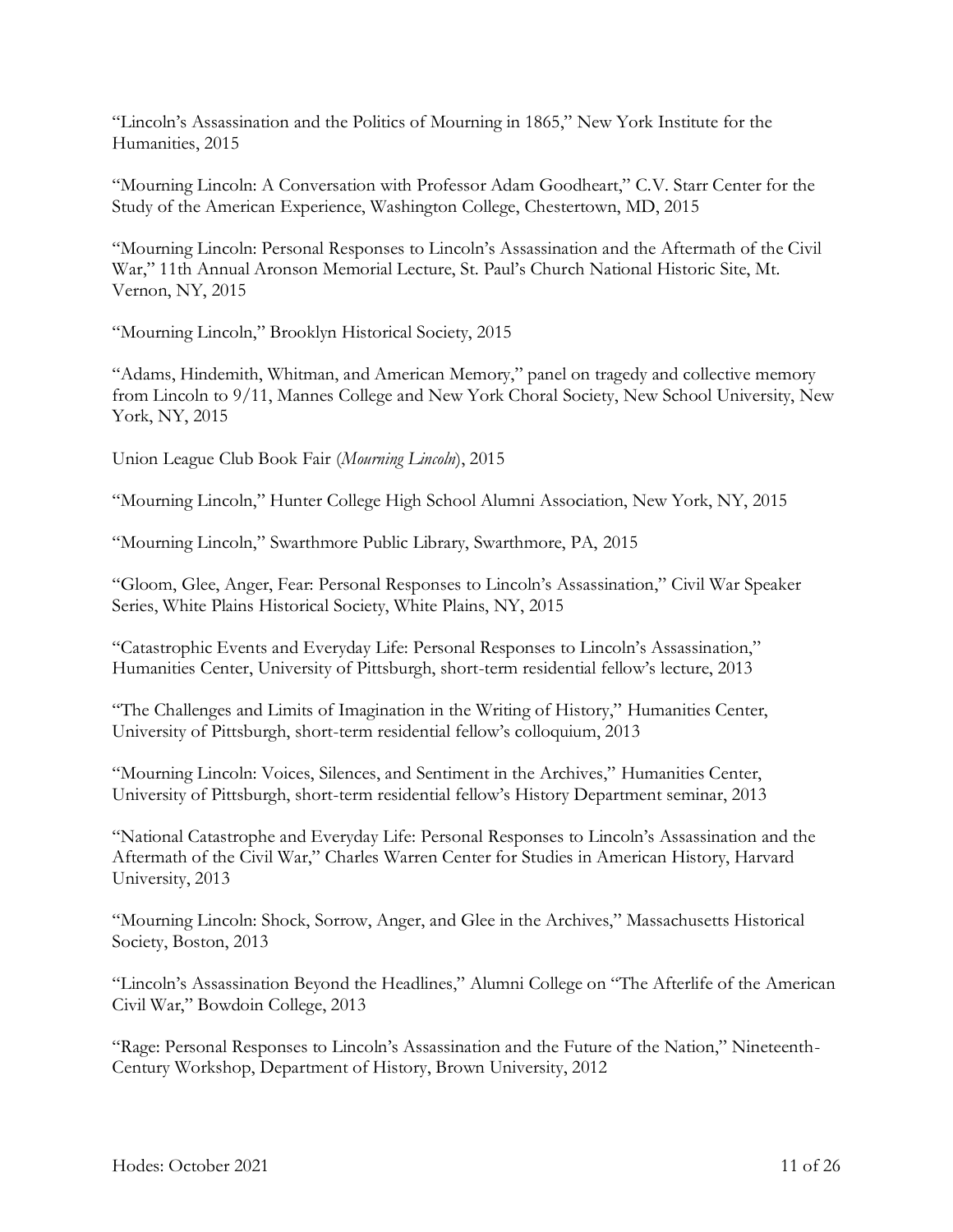"Mourning Abroad: Personal Responses to Lincoln's Assassination Across the Atlantic and Beyond," conference on "The Transnational Significance of the American Civil War," German Historical Institute, Washington, DC, 2012

"Mourning Lincoln: Grief, Politics, and the End of the Civil War," New York Military Affairs Symposium, 2012

"Despair and Delight in 1865: Personal Responses to Lincoln's Assassination," Jan Cohn Annual Lecture and Visiting Scholar in American Studies, Trinity College, 2011

"Franz Boas and the Problem of Skin Color in the Era of Jim Crow," conference on "Indigenous Visions: Rediscovering the World of Franz Boas," Yale University, 2011

"The New York City Race Riot of 1900 and the Problem of Deliberate Indifference," New Directions in Scholarship on the Peoples of African Descent, Schomburg Center for Research in Black Culture, 2011

"Mourning for Lincoln: Shock, Sorrow, and Everyday Life in 1865," Gathering Place, Swarthmore, PA, 2011

"Memory, Storytelling, and Racial Classification," conference on "Mixed Race in the Age of Obama," Center for the Study of Race, Politics, and Culture, University of Chicago, 2010

"The Historian's Voice and the Challenge of Speculation," seminar on "Conversations About Writing History," Department of History, Princeton University, 2010

Silence and Abandonment: The New York City Race Riot of 1900," series on "Can Academic Writing Be Creative?" American Studies Department, Cornell University, 2009

"Civil War, Race, and Romance: The Extraordinary Life of an Ordinary Women in New England, the Deep South, and the British Caribbean," Peabody Institute Library, Danvers, MA, 2008

"War, Race, and Romance in the Nineteenth-Century U.S. and British Caribbean," Museum Education Center, U.S. Navy Museum, Washington, DC, 2008

"The Sea Captain's Wife: Race and Family in the Nineteenth Century," lecture series on "Race and the Making of America," Bush-Holley Historic Site, Historical Society of Greenwich, CT, 2008

"The Sea Captain's Wife: A True Story of Love, Race, and War," lecture series on African American history, Tryon Palace Historic Sites and Gardens, New Bern, NC, 2008

"The Sea Captain's Wife: The Extraordinary Life of an Ordinary Woman in the Nineteenth Century," Phi Alpha Theta and Lambda Alpha Honor Society Speaker, Monmouth University, 2008

"Love, Race, and War: Writing the Extraordinary Life of an Ordinary Woman in the Nineteenth Century," Annual History Department Speaker, Colby College, 2008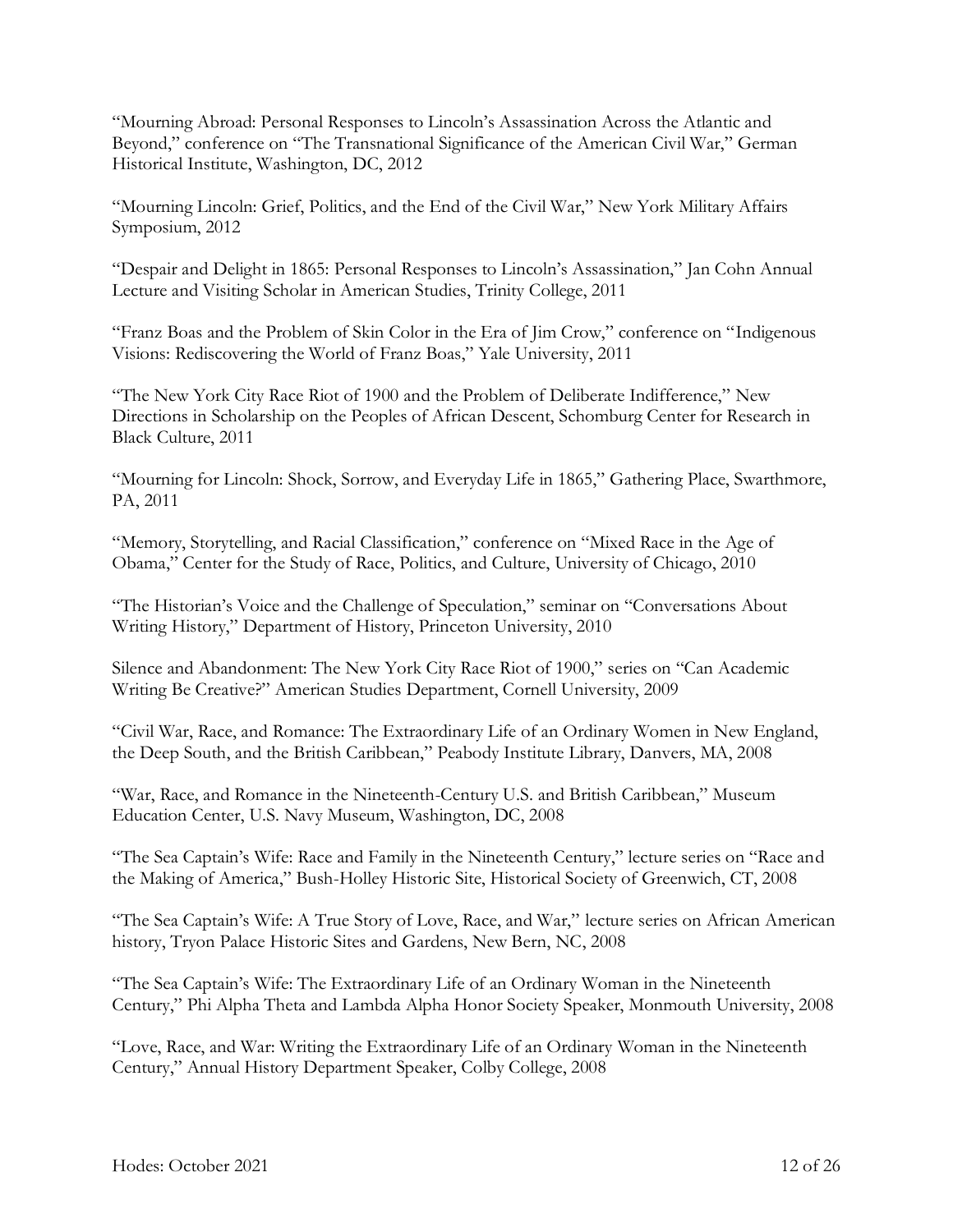"The Historian's Voice and the Challenge of Speculation," Past Tense: Ways of Writing History Seminar, University of Southern California and Huntington Library, 2007

"Writing a True Story of Love, Race, and War in the Nineteenth Century," lecture series on "Words Matter," California Institute of Technology, 2007

"Complexion and Classification: Narratives of Skin Color in Historical Sources," William Bennett Munro Memorial Seminar, California Institute of Technology, 2007

"The Sea Captain's Wife: Researching and Writing a True Story of Love, Race, and War," History Department Seminar, University of California-Irvine, 2007

"The Sea Captain's Wife: The Extraordinary Life of an Ordinary Woman in the Nineteenth Century," International Women's Day, Women's History Month, and Phi Alpha Theta Speaker, Rutgers University-Camden, 2007

"Love, Race, and War: Writing the Extraordinary Life of an Ordinary Woman in the Nineteenth Century," Bryn Mawr College, 2007

"War, Families, and Generations in *The Sea Captain's Wife*," American Civil War Seminar, Gettysburg College, 2007

Keynote address: "The Sea Captain's Wife: A Transnational Family Story About Love, Race, and War in the Nineteenth Century," conference on "Gender, Race, Ethnicity and Power in Maritime America," Mystic Seaport Museum and Frank C. Munson Institute of American Maritime Studies, Mystic, CT, 2006

"Memory, Storytelling, and Racial Classification Across Borders," Southern Intellectual History Circle, Radcliffe Institute for Advanced Study, Harvard University, 2006

"The Sea Captain's Wife: Reflections on Writing a True Story of Love, Race, and War in the Nineteenth Century," American Conversations Seminar, Boston University, 2006

"Writing a Transnational Family Story: Reflections on Love and Race Across Borders," Center for Crossroads in the Study of the Americas, Five Colleges, Amherst, MA, 2006

"The Sea Captain's Wife: Writing a Story with an Argument," Telling Lives Seminar, Amherst College, 2006

"Archives of Biography," Women Writing Women's Lives Seminar, Graduate Center, City University of New York, 2006

"A Transnational Family in the Nineteenth Century and the Problem of Speculation," History Workshop, University of Delaware, 2006

"Race, Family, and the Writing of History," York College, City University of New York, 2006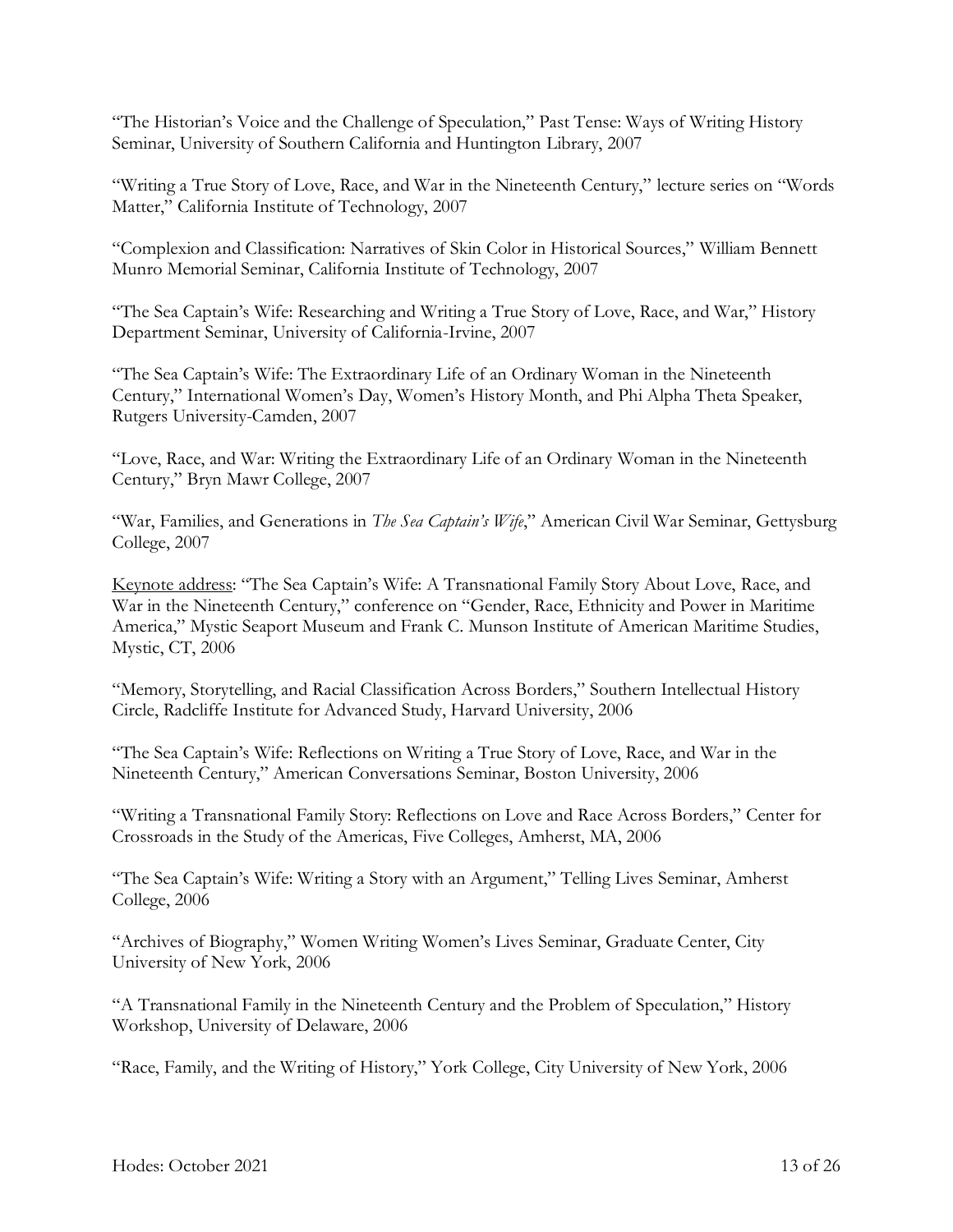"The Sea Captain's Wife: Writing a Transnational Life About Love, Race, and War in the Nineteenth Century," Duke University, 2006

"Fractions and Fictions in the United States Census of 1890," Modern America Workshop, Princeton University, 2005

"Sex and Deception: Racial Classification in Nineteenth-Century America," African American Intellectual Culture Series, Higgins School of Humanities, Clark University, 2005

"Race and Memory Across Borders," History Department Seminar, Johns Hopkins University, 2004

"Race, Unreliability, and Imagination in the Writing of History," Hunter College High School, New York, NY, 2003

"Fractions and Fictions: Racial Categories and Reproductive Sex in the United States Census of 1890," American Culture Lecture, College of William and Mary, 2003

"Racial Categories Across Borders: A Nineteenth-Century Family Story," American Studies Seminar, Columbia University, 2002

"Remembering Color, Nation, and Race in a Transnational Family," Amistad Research Center, New Orleans, 2002

"Racial Classification in New England and the British Caribbean," Tulane University, 2002

"Fractions and Fictions: Racial Categories and Reproductive Sex in the United States Census of 1890," conference on "The Politics of Comparison in North American History and (Post) Colonial Studies," University of Michigan-Ann Arbor, 2002

"Race, Time, and Space in the U.S. and British Caribbean," Brandeis University, 2002

"Geography, Gender, and Race in the Nineteenth-Century U.S. and British Caribbean," Dean's series on "Transnational Perspectives on Women and Gender," Binghamton University, 2002

"Traversing Racial Boundaries and Identities in the Nineteenth-Century U.S. and British Caribbean," Dean's Lecture Series, University of Michigan-Ann Arbor, 2001

"Color, Nation, Memory: Geographical and Temporal Transformations," Faculty Symposium, University of Michigan-Ann Arbor, 2001

"The Mercurial Nature of Race: A Transnational Family Story," conference on "Rethinking Nineteenth-Century American History," Stanford University, 2001

"Crossing Color Lines in New England and the Caribbean," Bowdoin College, 2001

"Writing the Histories of Racial Categories," New York Metropolitan American Studies Association, Graduate Center, City University of New York, 2000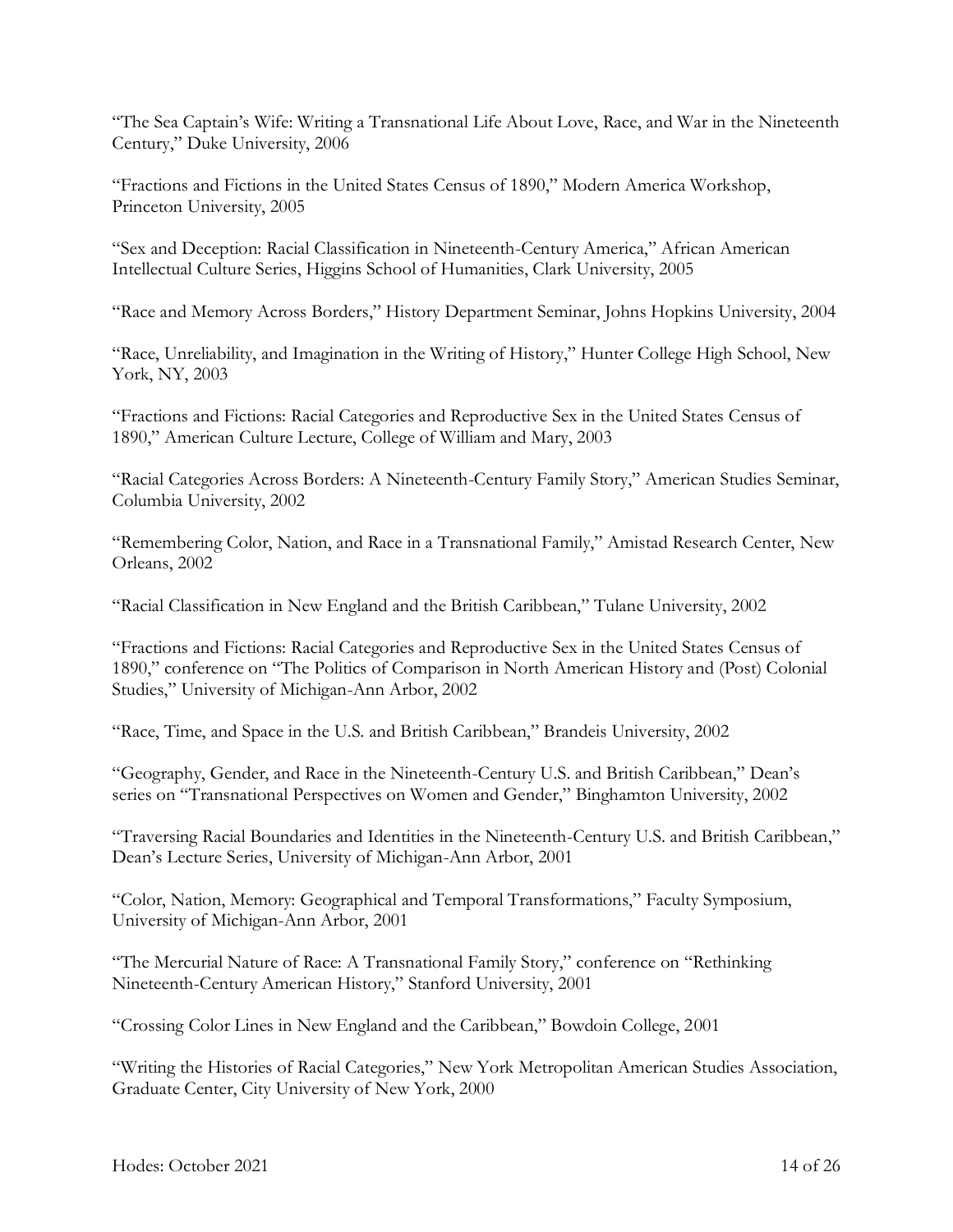"Transforming Identities in the Nineteenth-Century Atlantic World," Yale University, 2000

"The Widow and the Mariner: A Story of Nation, Class, and Color in the Nineteenth Century," Davidson College, 2000

"Transforming Identities in the Nineteenth-Century Atlantic World," American University, 2000

"Searching and Researching: Writing Histories of Sex and Love Across Racial Boundaries in U.S. History," Harvard Club of New York, 1999

"White Women, Black Men: Writing a History of Illicit Sex in the Nineteenth-Century South," University of the South, 1999

"Sorting Colors in the Archives: Writing a History of Sex Between White Women and Black Men," Phi Alpha Theta Speaker, University of Georgia-Athens, 1999

"Voyagers Across Racial and International Boundaries," Project on the Atlantic World, Emory University, 1999

"White Women, Black Men: Writing a History of Illicit Sex in the Nineteenth-Century South," Bryn Mawr College, 1998

"White Women, Black Men: Writing a History of Illicit Sex in the Nineteenth-Century South," University of Missouri-Kansas City, 1998

"Sex Across the Color Line: White Women and Black Men in the Nineteenth-Century American South," Swarthmore College, 1996

"Writing a History of Sex Between White Women and Black Men in the Nineteenth-Century American South: Documents, Evidence, Queries," Pennsylvania State University, 1995

"The History of Sex Between White Women and Black Men in the Nineteenth-Century American South," University of Washington-Seattle, 1994

"Quiet Voices in the Archives: White Women and Black Men in the Slave South," Research Project in Southern History, University of California-San Diego, 1994

"Imagination and the Non-Fiction Narrative," Faculty Mentor Program, University of California-Santa Cruz, 1992

# **INVITED LECTURES AND PRESENTATIONS: New York University**

"Vivid Memories and the Quest for Archival Documentation," Symposium, "Scholars and Their Kin," 2020

"Legacies of the Civil War: The Confederate Monument Controversy," History in the Headlines, Department of History, 2017, 2020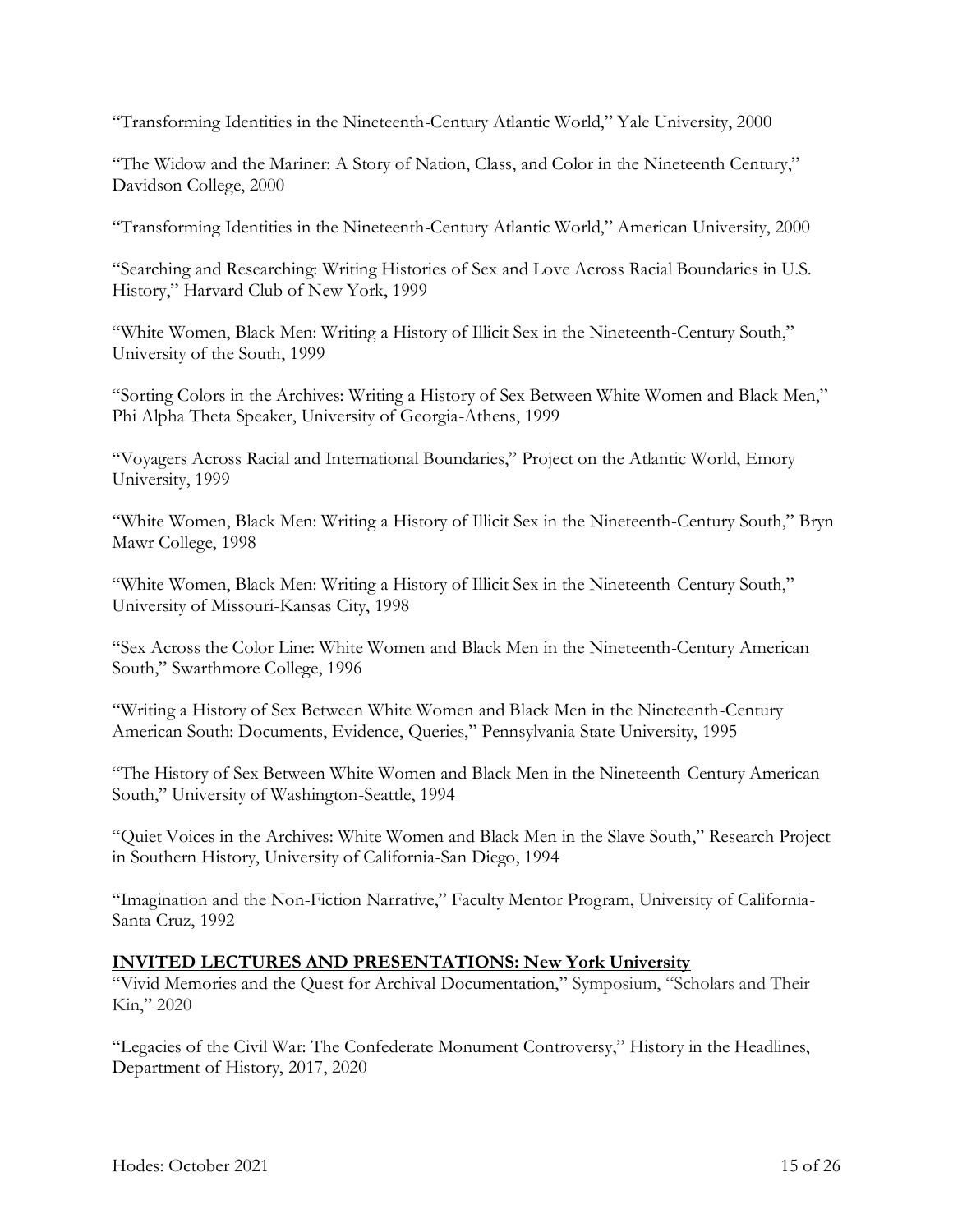"The Victorians and the Moderns: How Does the Nineteenth Century Speak to the Twenty-First?" panelist, New York-Cambridge Training Collaboration in Modern British History, 2016

Interlocutor: In conversation with Professor Nell Irvin Painter, "Sojourner Truth: A Life, A Symbol," Center for the Study of Transformative Lives," 2016

"Beyond Grief and Gratitude: African American Voices and Lincoln's Assassination," conference on "Against Recovery: Slavery, Freedom, and the Archive," 2012

"Love, Race, and War: Writing the Extraordinary Life of an Ordinary Woman," Scholars Lecture Series, College of Arts and Science, 2007

"Violence in the Archives: Writing Histories of Sex, Race, and Inhumanity," Humanities Council Workshop on History of Trauma and Violence: Traumatic Effects, 2006

"Archives of Complexion: Race, Memory, and Storytelling Across Borders," Faculty Forum, Department of History, 2005

"The Mute and the Mutable: A Rough Draft, Never to Be Completed," Humanities Council Workshop on Storytelling Across Disciplines, 2005

"If Nothing Happens: Skin Color, Memory, and the Problem of Family Stories," Humanities Council Workshop on Storytelling in American History, 2004

"The Story of the Letters: A Voyage in the Archives and Beyond," Women's History Month Roundtable, Activism in the Archives, Tamiment Library, 2004

"Constructions of Race in the Nineteenth-Century U.S. and British Caribbean: A Family Story," Atlantic History Workshop, Department of History, 2002

"Searching for the Sea Captain's Story: Narratives of Race and Color in the Nineteenth-Century Atlantic World," Black Cultures and Testimonies Faculty Seminar, 2000

"Writing Historical Narratives in International Contexts," Faculty Resource Network Summer Seminar, 1999

"Documenting Terror: Autobiography and Activism in the Life of Ida B. Wells," Faculty Resource Network Summer Seminar, 1996

# **CONFERENCE PAPERS: International and U.S.**

Panelist, "Writing Our Lives Into History," Berkshire Conference on the History of Women, Genders, and Sexualities, Johns Hopkins University, 2020 (cancelled due to Covid-19)

"Storytelling, Memory, Imagination: Narrative and the Writing of History," Berkshire Conference on the History of Women, Genders, and Sexualities," Hofstra University, 2017 (panelist and chair)

"Emotion, Politics, and Lincoln's Assassination," roundtable, Society of Civil War Historians, Baltimore, 2014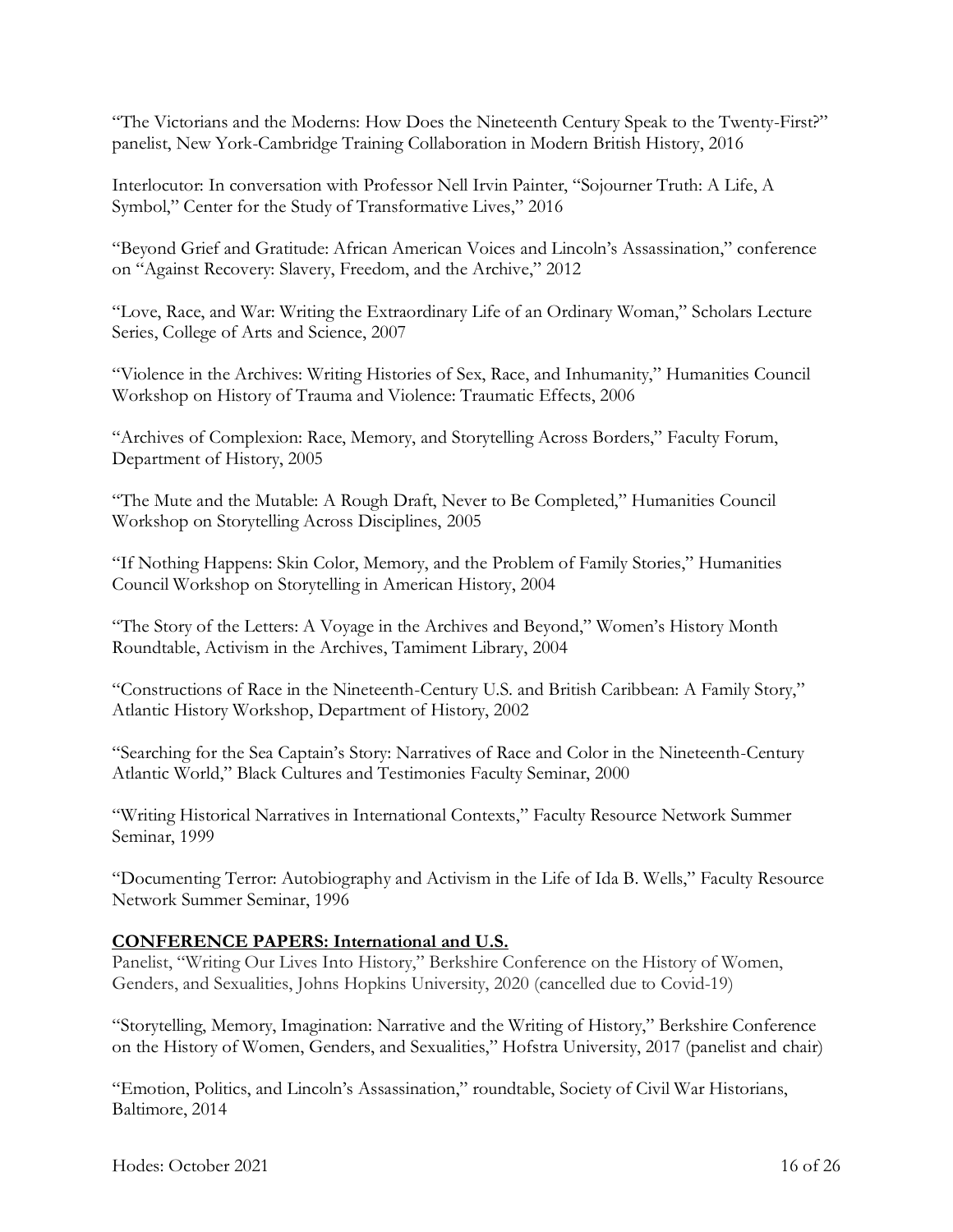"Writing an Unconventional Story of an Unconventional Life: An Inspiration," conference on "Historian Beyond Limits: A Celebration of Linda Gordon," University of Wisconsin-Madison, 2013

"Dashed Expectations in Love, Race, and Biography," Society for Historians of the Early American Republic, Philadelphia, 2008

"Alternative and Innovative Narrative Voices," roundtable, American Studies Association, Philadelphia, 2007

"Race and U.S. History in Transnational Perspective," roundtable, Organization of American Historians, Washington, DC, 2006

"Memories of Color, Nation, and Race in the U.S. and British Caribbean," featured panel on History and Memory, Organization of American Historians, Boston, 2004

"Transforming Identities Across International Boundaries," conference on "Interactions: Regional Studies, Global Processes, and Historical Analysis," Library of Congress, Washington, DC, 2001

"Past and Present Narratives of Race and Color in the U.S. and British Caribbean," American Historical Association, Boston, 2001

"Mutable Racial Identities in the Nineteenth-Century U.S. and British Caribbean," conference on "Pairing Empires: Britain and America," Johns Hopkins University, 2000

"Interpreting Gender Across Geographical Boundaries," World History Association, University of Texas-Austin, 2000

"Beyond Empire and Mission: Outsiders in the British West Indies," British Association of American Studies, University of Glasgow, Scotland, 1999

"Place and Race in Black and White Migrations: New England, the Deep South, and the West Indies in the Nineteenth Century," American Historical Association, Washington, DC, 1999

"Travelers Among Regions, Nations, and Racial Categories in the Nineteenth Century," conference on "The Black Atlantic: Race, Nation, and Gender," Center for Historical Analysis, Rutgers University, 1999

"Crossing Race and Space in the Nineteenth Century: A White Woman in New England and the British Caribbean," Berkshire Conference on the History of Women, University of Rochester, 1999

"Geography, Ideology, Silence: White New Englanders in the South," conference on "Conflicts and Loyalties in the Civil War South," University of Richmond, 1998

"Community, Region, World: Transforming Social History Across Borders," conference on "Practicing Space, Time, and Place: The Next Social History," University of Chicago, 1998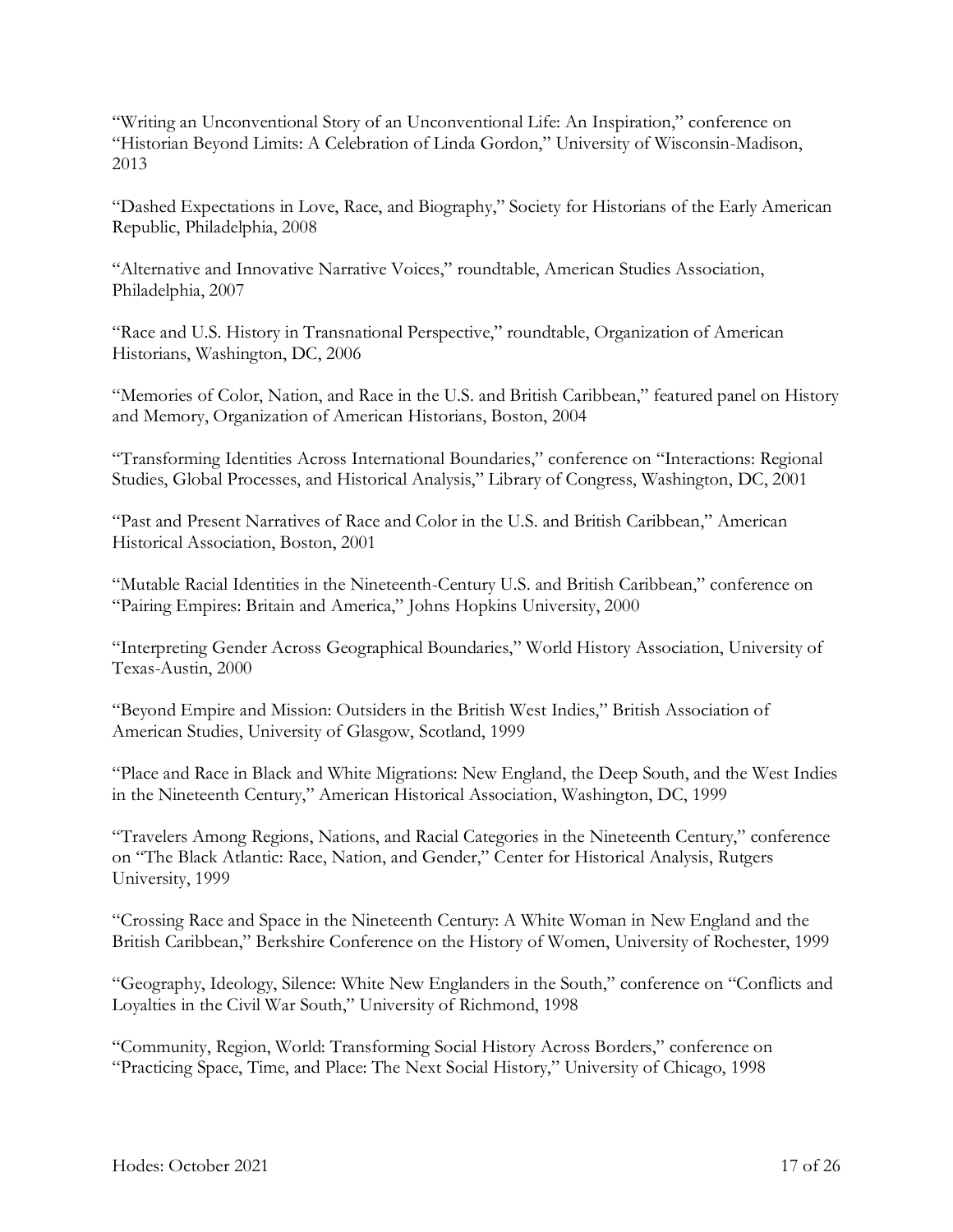"The Sexualization of Politics: White Women and Black Men in the Post-Emancipation South," American Historical Association, Atlanta, 1996

"White Women, Black Men, and the Sexualization of Politics," Southern Historical Association, New Orleans, 1995

"White Mother, Black Son: Color and Racial Categories in the Slave South," American Historical Association-Pacific Coast Branch, Maui, Hawaii, 1995

"The Rest is Fiction: Inquiries into Historical Imagination," conference on "Narrating Histories," California Institute of Technology, 1994

"Race, Marriage, and Slavery: The Wedding of Irish Nell and Negro Charles in the Colonial Chesapeake," Bay Area Seminar on Early American History and Culture, Berkeley, 1994

"Romantic Love Across the Color Line: White Women and Black Men in Nineteenth-Century America," conference on "New Viewpoints in Women's History," Schlesinger Library, Radcliffe College, 1994

"The Toleration of Sex Between White Women and Black Men in the Antebellum South," American Historical Association, San Francisco, 1994

"Adultery Across the Color Line: White Women and Black Men in the Antebellum South," Organization of American Historians, Anaheim, CA, 1993

"Was This White Woman a Slave? The Marriage of Irish Nell and Negro Charles in the Colonial Chesapeake," American Studies Association, Boston, 1993

"Sex Across the Color Line: White Women and Black Men in the Nineteenth-Century American South: A Methodological Introduction," Cultural Studies Colloquium, University of California-Santa Cruz, 1993

"Ambiguities of Color: Race and Community Knowledge in the Slave South," conference on "Nationalism, Sexualities, and the Politics of Identity," University of California-Santa Cruz, 1992

"Reputation and Self-Presentation: Ambiguities of Color in the Antebellum South," American Studies Association, Costa Mesa, CA, 1992

"The Case of Polly Lane and Slave Jim: A Sexual Alliance Across the Color Line in the Antebellum South," Southern Conference on Women's History, Duke and University of North Carolina-Chapel Hill, 1991

"Illicit Sex Across the Color Line: White Women and Black Men in the Civil War South," Berkshire Conference on the History of Women, Douglass College-Rutgers University, 1991

"The Case of Irish Nell and Negro Charles: A Marriage Across the Color Line in the Colonial Chesapeake," Southern American Studies Association, College of William and Mary, 1991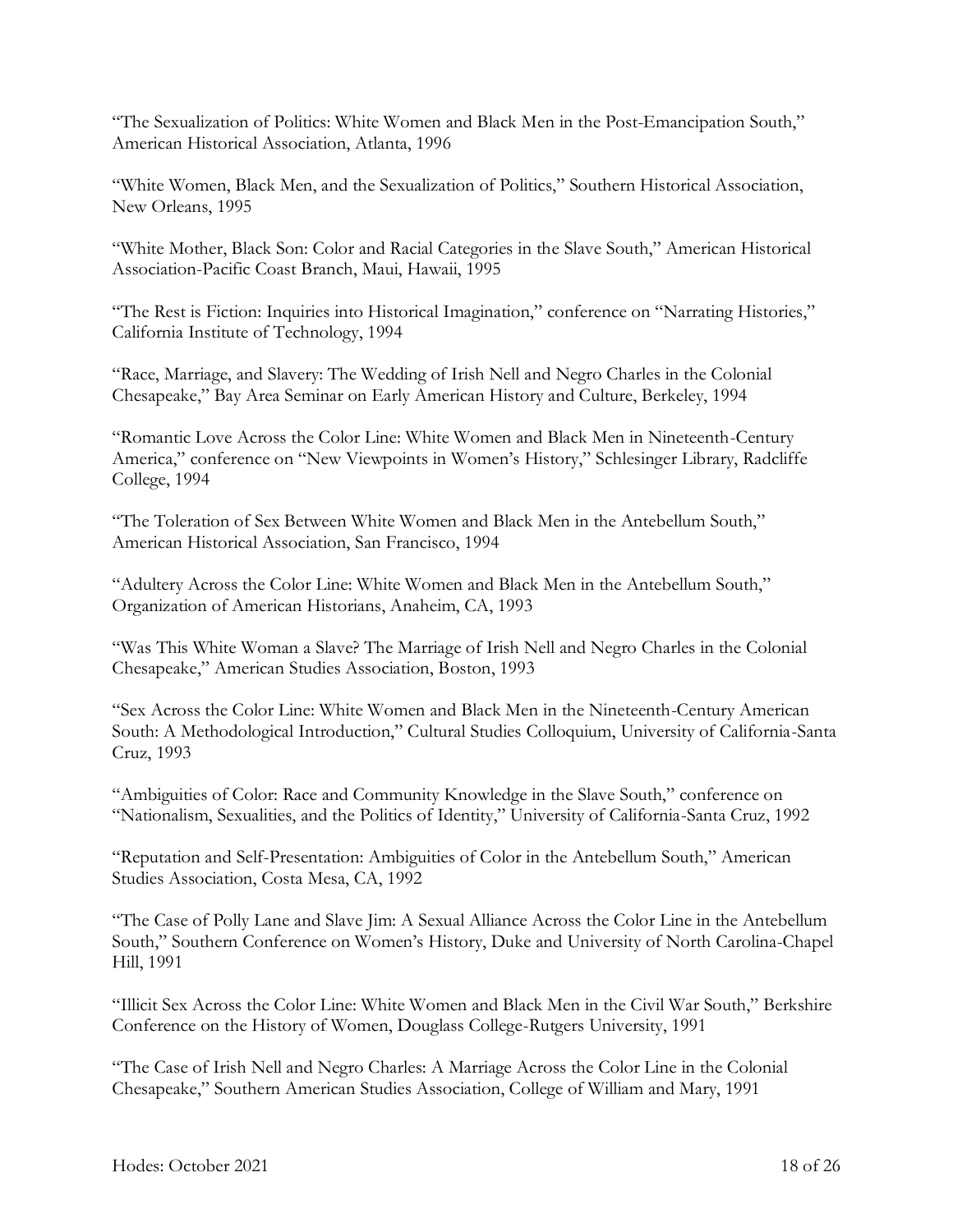## **Conference Panel Comment**

"Experimenting with New Dramatic Histories," American Historical Association, Washington DC, 2018

"Massachusetts, Slavery, and Emancipation," conference on "Massachusetts and the Civil War: The Commonwealth and National Disunion," Massachusetts Historical Society, Boston, 2013 (comment and chair)

"Politics," conference on "The Spirit and the Flesh: Transregional Perspectives on Religion, Race, and Gender in History," University of Erfurt, Germany, 2009

"Reconstructing the Body: Gender, Medicine, and the Challenges of Race in the Age of Emancipation," American Historical Association, Washington, DC, 2008

"Transnational Histories of the American Civil War Era," American Historical Association, Philadelphia, 2006

"A Map of Seven Words: Reflections on the Future of Empire and Intimacy," response to lecture delivered by Ann Laura Stoler, Graduate Center, City University of New York, 2005

"Linking Regional and Global Spaces: Rethinking the American South in the Age of Imperialism," American Historical Association, Chicago, 2003

"Colonial Political Cultures," conference on "Recent Work in International History," Yale University, 2000

"Racialized Desire," American Studies Association, Washington, DC, 1997

"'Coloring' the New Sexual Order: Reassessing Sex and Race in the 1890s," Berkshire Conference on the History of Women, University of North Carolina-Chapel Hill, 1996

"Class, Gender, and Jim Crow: New Perspectives on the Law of Segregation," Organization of American Historians, Washington, DC, 1995

"White Women, the Rape Myth, and the Transformation of Power in the South, 1800-1930," Berkshire Conference on the History of Women, Vassar College, 1993

### **Conference Panel Chair or Moderator**

"Race and Nation: A Case Study of Taking Scholarship to the Public," American Historical Association, Washington DC, 2018

"Civil War and Reconstruction" panel, inaugural conference, Lapidus Center for the Study of Transatlantic Slavery, "Reckoning With Slavery: New Directions in the History, Memory, Legacy, and Popular Representations of Enslavement," Schomburg Center for Research in Black Culture and History, New York Public Library, 2017

"The Promise and Pitfalls of Writing for Readers Beyond the Academy: A Roundtable," series on "Writing Beyond the Monograph," American Historical Association, New York, 2009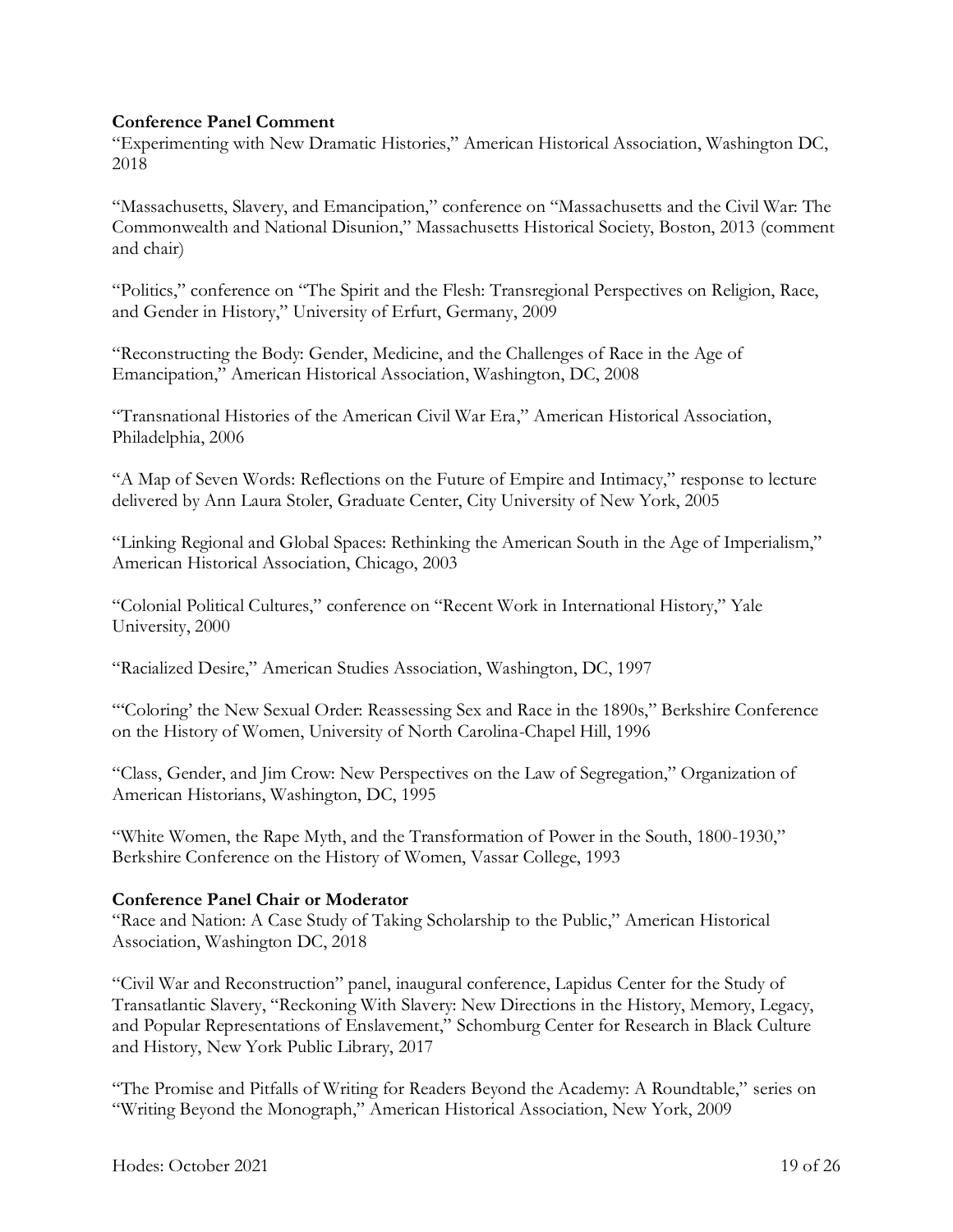"Variations on a Theme: 'Miscegenation' in Comparative Perspective: A Roundtable," Society for Historians of the Early American Republic, Worcester, MA, 2007

"Women and Liberty," conference in honor of Professor James M. McPherson, Princeton University, 2005

"New York City History," New York is Book Country, 2004

"Female Loyalty and Disloyalty in Confederate Virginia," Southern Intellectual History Circle, University of Richmond, 2002

"American Reformers in Africa, Native America, and Chinatown: Gender and Crosscultural Encounters," Berkshire Conference on the History of Women, University of Connecticut-Storrs, 2002

"The Science of Sex," conference on "Sexuality in Early America," McNeil Center for Early American Studies and Omohundro Institute, University of Pennsylvania, 2001

"Epistemological Contests," conference on "The Politics of Interdisciplinary Location: Teaching and Learning in the Intersections," Columbia University, 1997

# **TEACHING**

### **Graduate Courses**

Literature of the Field: Nineteenth-Century United States Race, Civil War, and Reconstruction Transnational Constructions of Race Reconstructing Lives Approaches to Historical Research and Writing

# **Undergraduate Courses**

Race, Civil War, and Reconstruction Experiences of the American Civil War Families in the Era of the American Civil War Writing the Civil War Race and Family Stories in U.S. History Constructions of Race in U.S. History Travel and Travelers in American History History and Storytelling Biography as History Autobiography and History Reading and Writing Experimental History History Honors Thesis Seminar Critical Moments in U.S. History United States to 1865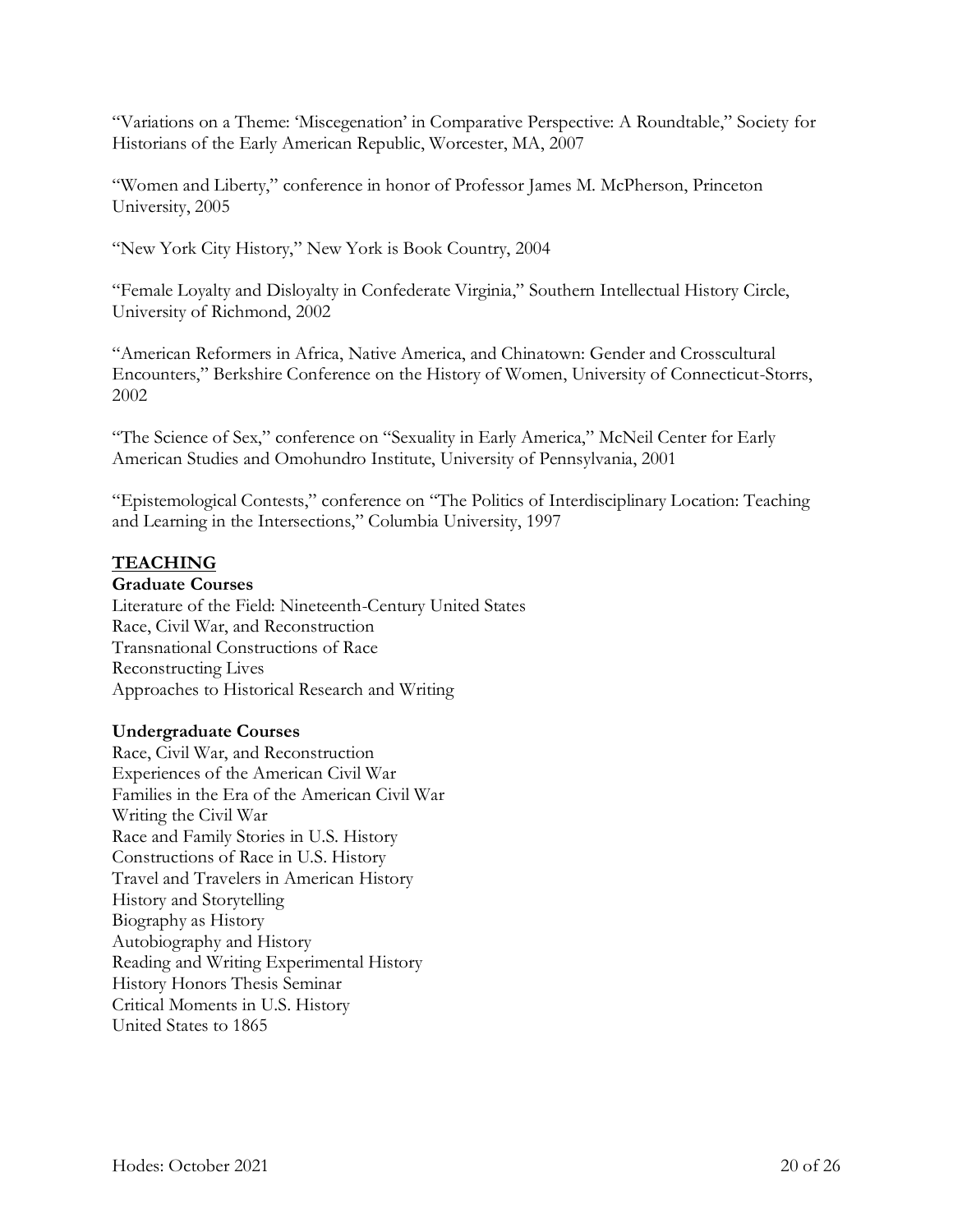# **PROFESSIONAL SERVICE**

### **Board Membership**

Scholarly Advisory Board, Gilder Lehrman Institute of American History, 2021-present

Executive Board, Society of American Historians, 2016-19, 2019-22

Co-convener, Writing History Seminar, co-sponsored with Columbia University, Manhattan College, New School, and Rutgers University, 2015-present

Chair, Nominating Committee, Society of American Historians, 2016-18

Editorial Board, *Rethinking History: The Journal of Theory and Practice* peer-reviewed, published by Routledge, U.S. and U.K., 2009-present

### **Workshop Leader**

Non-Fiction Writing Workshop, Institute for Teachers, Dorothy and Lewis B. Cullman Center for Scholars and Writers, New York Public Library (one-week), 2019

Scholar in Residence, History Scholar Award Program, Gilder Lehrman Institute of American History, visits to archives, historic sites, and museums in New York City with 15 nationally selected college students (one week), 2014, 2015, 2016

"Writing the History of Everyday Life," NYU-Berlin Global Research Institute, Berlin, Germany (co-leader), 2013

### **Consultant and Advisor**

Lincoln Prize Advisory Council, Gilder Lehrman Institute of American History and Gettysburg College, 2007-present

Academic Advisor, "Radio Diaries," National Public Radio, 2009-present

Advisory Council, Ford's Theatre National Historic Site and Ford's Theatre Center for Education and Leadership, Washington, DC, 2014-present

Historical Consultant, Dances for a Variable Population, performances at Grant's Tomb, General Grant National Memorial, Riverside Park; and Lincoln Statue, Prospect Park, New York, NY, 2017

Advisor, online exhibition and collection, "Remembering Lincoln," Ford's Theatre Center for Education and Leadership, Washington, DC, 2013-15

Consultant, "Free State of Jones," Universal Pictures, director Gary Ross, released 2016, (John E. O'Connor Film Award, American Historical Association)

Consultant, "The Loving Story," documentary feature film on 1967 U.S. Supreme Court case, *Loving v. Virginia*, released 2011 (Emmy Award, Peabody Award); panel discussions following screenings:

Hamptons Take 2 Documentary Film Festival, Sag Harbor, NY, 2013

Philanthropy New York Documentary Series, Paley Center for Media, New York, NY, 2012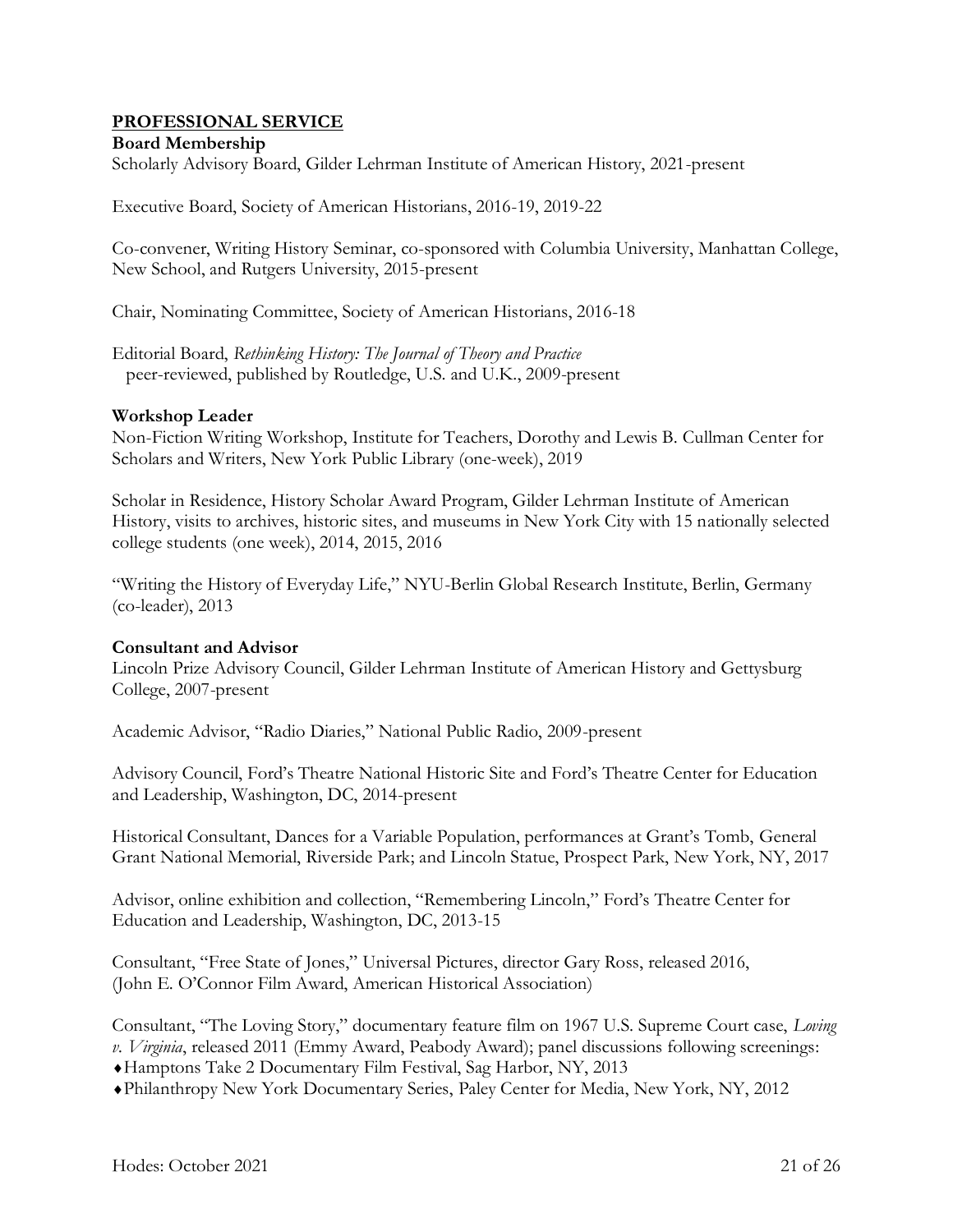Consultant and on-screen interview, "How the World Got Mixed Up," BBC documentary on multiracial identity around the world, broadcast 2011

Consultant, Museum Without Walls Audio Programs, Philadelphia, 2009

Script consultant, "History Detectives," PBS-TV series, 2004-09

Lead consultant, "Shadows of the Lynching Tree," documentary feature on legacies of lynching in U.S. history, released 2008

Scholars' Committee on Traveling Exhibition of "Slavery in New York," New-York Historical Society, 2008

Script consultant, "African American Lives," PBS-TV series; host: Henry Louis Gates, Jr., 2007

### **Award and Program Committees**

Historical Fiction Book Prize, Society of American Historians, 2020-21

Lincoln Prize (jury chair), Gilder Lehrman Institute of American History and Gettysburg College, 2016-17

Public Scholar Program, National Endowment for the Humanities, 2015

Francis Parkman Book Prize (jury chair), Society of Americans Historians, 2014-15

Frederick Douglass Book Prize (jury chair), Gilder Lehrman Center for the Study of Slavery, Resistance, and Abolition, Yale University, 2010-11

American Council of Learned Societies Fellowships, 2008, 2009

Merle Curti Book Prize, Organization of American Historians, 2007-08

National Endowment for the Humanities Collaborative Research Grants, 2001

Program Committee, Sexuality in Early America, McNeil Center for Early American Studies and Omohundro Institute, 1999-2001

Avery O. Craven Book Prize, Organization of American Historians, 2000-01

Berkshire Conference Book Prize, Specialist Reader in Southern History, 1997, 1999

Willie Lee Rose Book Prize, Southern Association of Women Historians, 1999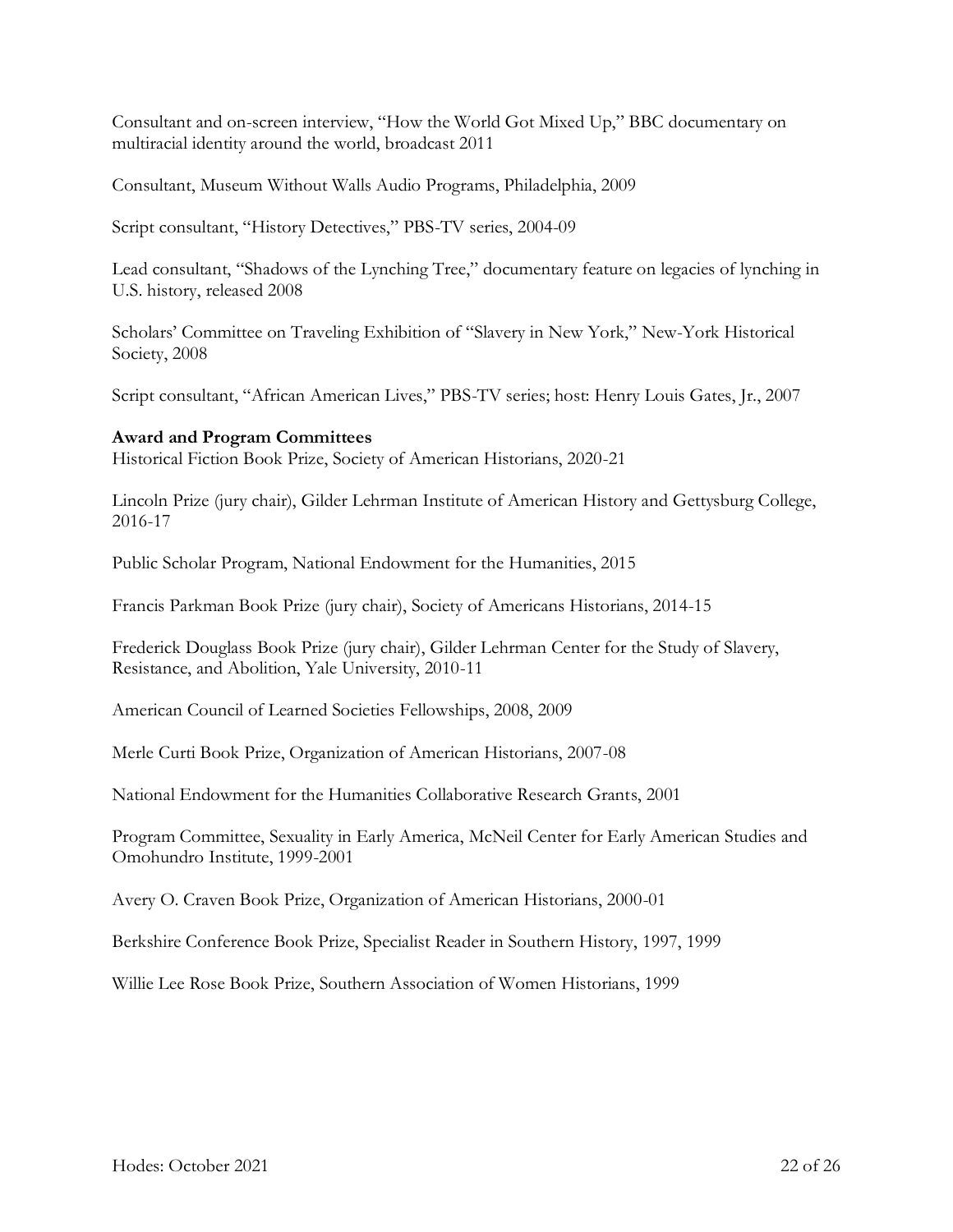## **Presentations**

"Mourning Lincoln: Discussions with a Lincoln Scholar," Lincoln Fellowship of Pennsylvania, livestreamed, Gettysburg, PA, 2021

"Mental Health in Times of Crisis," on Lincoln's assassination and the Covid-19 pandemic, Cabinet Conversations: Conversations on Creativity, History and Leadership, live-streamed, Ford's Theatre, Washington, DC, 2020

"Mourning Lincoln," Books Breaks, live-streamed, Gilder Lehrman Institute of American History, 2020

Panelist: "Reconstruction and the Lost Cause: American Women and the Aftermath of the Civil War," National Endowment for the Humanities Summer Institute for School Teachers, New-York Historical Society, 2017, 2019

Guest speaker, "The History of Death in America," Professor Mark Schantz, Birmingham Southern College (virtual), 2018

Interlocutor: "The Past in the Present—Conversations With Historians: Abolitionists and the Downfall of Slavery," in conversation with Library Fellow, Frank Cirillo, New-York Historical Society, 2018

Guest speaker, "American Characters: Biography and the Historian's Craft," Professor Robert Bonner, Dartmouth College, 2018

Guest speaker, "Historiography and Historical Methods," Gilder Lehrman Institute of American History MA seminar for K-12 teachers, online course, 2017

Guest speaker, "History Storytelling," Professor Jeffrey Wasserstrom, University of California-Irvine (virtual), 2017

Interlocutor: In conversation with Professor Eric Foner, discussing *Gateway to Freedom: The Hidden History of the Underground Railroad*, Museum of the City of New York, 2015

"Talking about Lincoln and Racial Justice," Neighborhood School, 4th and 5th grade classes, New York, NY, 2015

Guest speaker, "Mourning Lincoln," Hackley School assembly, Tarrytown, NY, 2015

"A Conversation with Martha Hodes, about her book, *Mourning Lincoln*," Historians Now, Gilder Lehrman Institute video, 2015

Landmarks of American History and Culture, National Endowment for the Humanities Teacher Workshop on *Mourning Lincoln*, Ford's Theatre, Washington, DC, 2015

Guest historian, History Book Club for Teachers, New York City Department of Education, 2014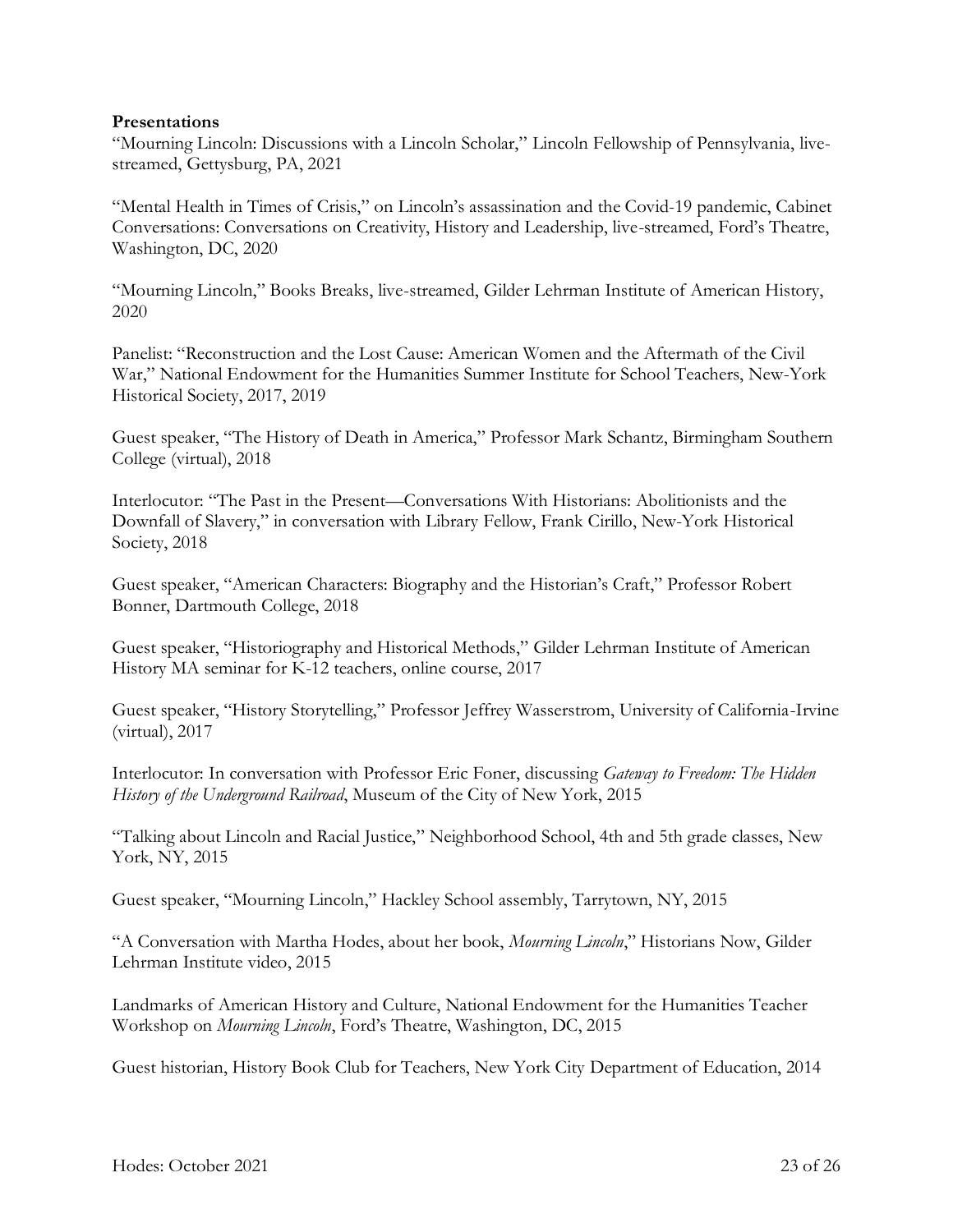Roundtable, "Amazing Grace: How Writers Helped End Slavery," live broadcast, Gilder Lehrman Institute of American History, MA seminar for K-12 teachers, online course, 2014

Guest scholar, "Teaching the Civil War in the Twenty-First Century," History Teachers' Summer Symposium, Poly Prep Country Day School and Saint Ann's School, Brooklyn, 2014

Guest speaker, undergraduate seminar, "American Families, 1600-1900," Professor Laurel Ulrich, Harvard University, 2013

On-stage panel discussion following Broadway play, "Driving Miss Daisy," New York, NY, 2011

"Becoming a Historian," Hunter College Elementary School, New York, NY, 2010

"Lincoln's America: Teaching the Civil War with *The Sea Captain's Wife*," Civil War Institute-Gettysburg College and Gilder Lehrman Institute of American History, 2008

"Strategies for Engaging Students in Historical Inquiry: *The Sea Captain's Wife*," New-York Historical Society and New York City Department of Education, 2008

"Race and Gender in Transnational Perspective," Summer Seminar for Teachers on "The Civil War in Global Context," Gilder Lehrman Institute of American History, 2004-08

"Reconstruction," Teaching American History, We the People Lecture, New-York Historical Society and New York City Department of Education, 2008

"Reconstruction," Teaching American History, We the People Lecture, Museum of the City of New York and New York City Department of Education, 2007

"Teaching Slavery and the Civil War: African American Soldiers and Emancipation," New York City Department of Education and Weeksville Heritage Center, 2007

"Writing *The Sea Captain's Wife*," Georgetown Day School, 5th grade, Washington, DC, 2007

Author Week, Old Mill Elementary School, 4th grade, Mill Valley, CA, 2007

"Land and Labor: Conflict, Compromise, Violence," Teaching American History, American Social History Project, Graduate Center, City University of New York, 2006, 2007

"Teaching the Civil War," New York City Department of Education, 2004

Volunteer interviewer, Interviewing in the Job Market in the 21st Century, American Historical Association, Chicago, 2003

"Teaching Race, Teaching Modern America: Pedagogy, Syllabi, and New Scholarship," Modern America Workshop, Princeton University, 1998

"What is the Direction of African American Studies?" Princeton University, 1998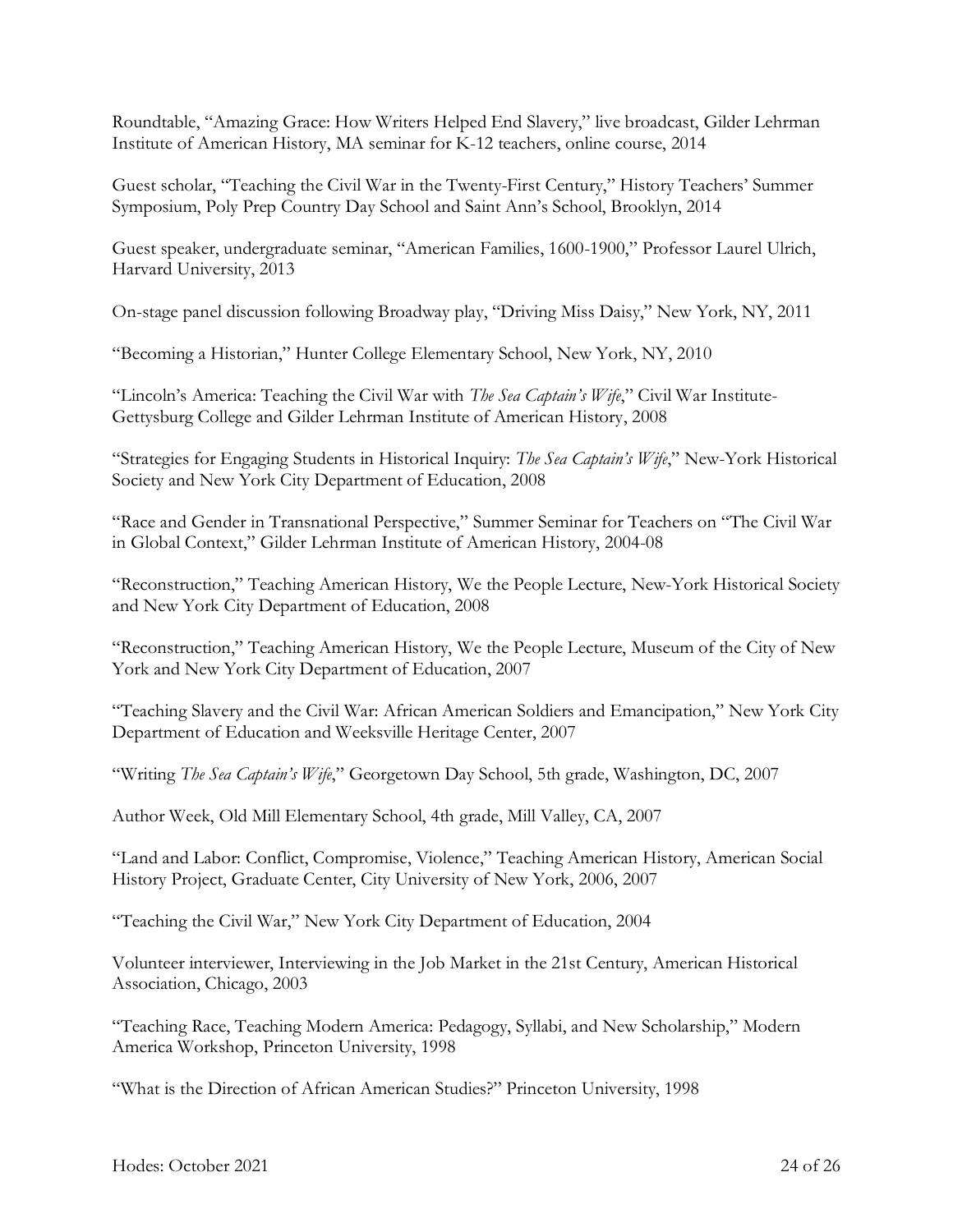# **Manuscript and Proposal Review**

journals: *American Historical Review*, *American Quarterly*, *Journal of American History*, *Journal of Southern History*, *Journal of the Abraham Lincoln Association*, *Journal of the Civil War Era*, *Journal of the History of Sexuality*, *Law and History Review*, *Radical History Review*, *Rethinking History*, *William and Mary Quarterly*

publishers: Blackwell, Blue Sky Press, Bloomsbury, Cornell University Press, Harvard University Press, Houghton-Mifflin, Hyperion, Kent State University Press, Longman, New York University Press, Oxford University Press, Palgrave-Macmillan, Pearson, Princeton University Press, Routledge, Scholastic, University of Alabama Press, University of California Press, University of Chicago Press, University of Massachusetts Press, University of North Carolina Press, University of Pennsylvania Press, University Press of Kansas, Yale University Press

# **University Service**

Advisory Board, New York University Biography Seminar, 2020-present Dean's Undergraduate Research Fund, Humanities Selection Committee, 2010-12, 2021 Panelist, "Writing Matters: How to Reach a Wider Readership," Center for the Humanities, 2019 Panelist, "Jumpstart Your Summer Writing," Center for the Humanities panel, 2018 Dean's Advisory Committee on Policy and Planning, 2017-18, 2020 Chair, Faculty Advisory Committee, Center for the Study of Transformative Lives, 2015-19 Faculty Advisory Board, New York University Press, 2015-2018 Committee on Graduate Curriculum and Financial Aid, 2016-18 Faculty Advisor, Dean's Undergraduate Research Fund, 2016 Research Consultant, Faculty Resource Network, Scholar-in-Residence Program, 2015 Golden Dozen and Outstanding Teaching Awards Committee, 2011-12 Graduate Curriculum Committee, 2007-10 Rudin Internship Scholarship Selection Committee, 2008 Undergraduate Faculty Mentor Program, 2004-05 Faculty Resource Network Mentor and Sponsor, 2001, 1997-98 Third-Year Review and Tenure Workshop for Junior Women, 2000-01 Women's Faculty Caucus Executive Board, 1999-2002 Undergraduate Curriculum Committee, 1997-2000

**Departmental Service** (excluding search and promotion committees) Chair, PhD Admissions Committee, 2014-15, 2015-16, 2017-18 Moderator, Scholarship-in-Progress panel, PhD Prospective Students Day, 2018 Graduate Student Grant-Writing Workshop, Fall 2015 PhD Admissions Committee, U.S. representative, 1995-96, 2000-01, 2003-06, 2010-11 U.S. Field Area Coordinator, 2011-12 Fellowship and Awards Committee, 1995-96, 2000-01, 2003-06, 2011-12 Graduate Student Termination Appeal Committee, 2011 Graduate Student Job Market Workshop, 2010 "A Book: Getting Started," New Doctoral Student Orientation, 2009, 2010 Graduate Planning Committee, 2009 Director, Program in the History of Women and Gender, Spring 2008, 1999-2001, 1996-97 Committee on Joint Program in History and Education, 2007 Director of Graduate Studies, 2003-06 Director of Undergraduate Honors Program, 2000-01, 2005-06 Planning and Advisory Committee, 2003-06